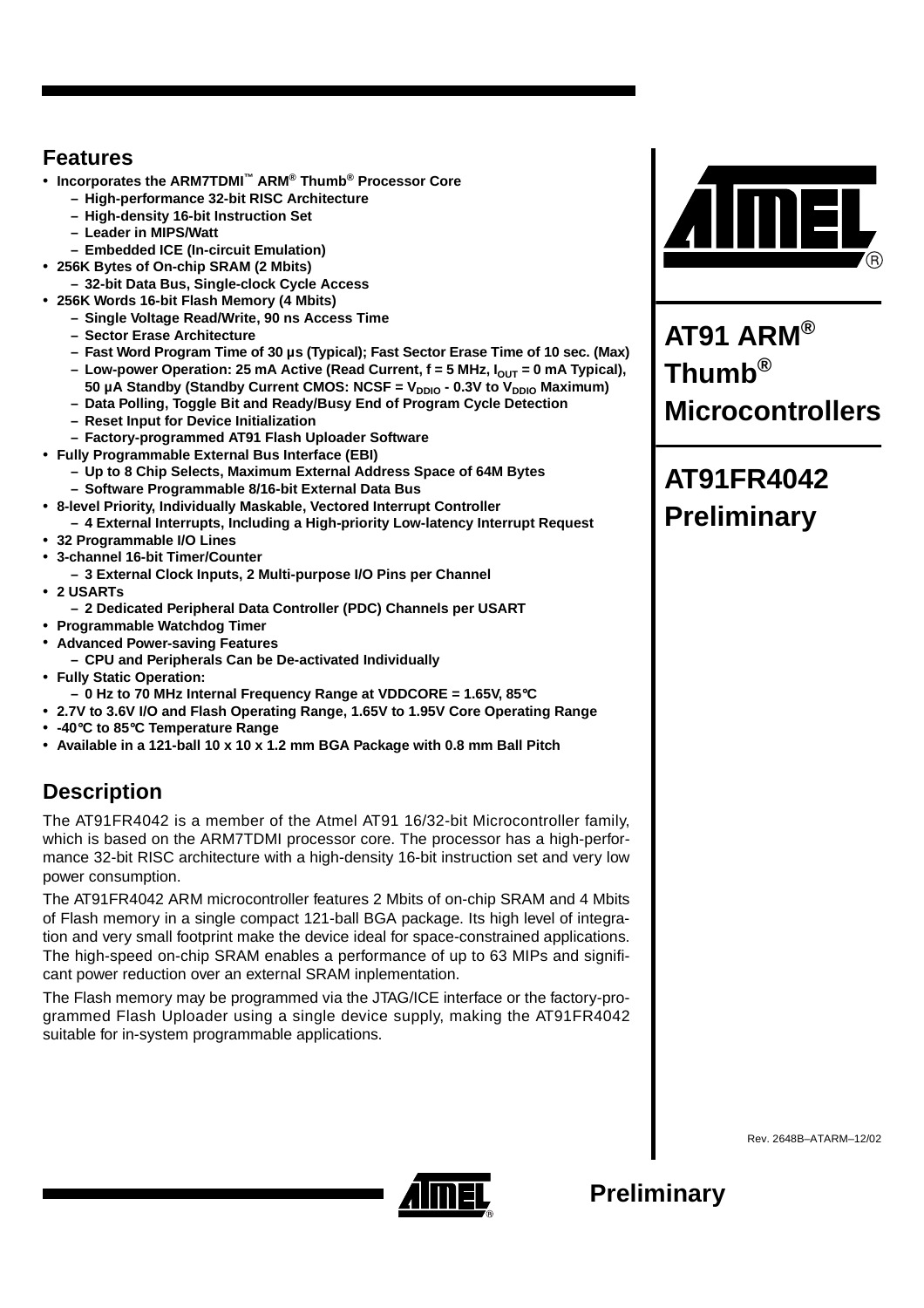

# **Pin Configuration**

**Figure 1.** AT91FR4042 Pinout for 121-ball BGA Package (Top View)

| A1 Corner |                                                          |                                                               |                                                        |                                                                    |                                                         |                                                          |                                                |                                                          |                                               |                                                |                                                                    |
|-----------|----------------------------------------------------------|---------------------------------------------------------------|--------------------------------------------------------|--------------------------------------------------------------------|---------------------------------------------------------|----------------------------------------------------------|------------------------------------------------|----------------------------------------------------------|-----------------------------------------------|------------------------------------------------|--------------------------------------------------------------------|
|           | 1                                                        | $\overline{2}$                                                | 3                                                      | $\overline{4}$                                                     | 5                                                       | 6                                                        | $\overline{7}$                                 | 8                                                        | 9                                             | 10                                             | 11                                                                 |
|           | $\mathcal{L}_{\mathcal{A}}$<br>P21/TXD1<br><b>NTRI</b>   | $\langle \rangle$<br>P <sub>19</sub>                          | $\langle \rangle$<br>P <sub>16</sub>                   | $\mathcal{L}_{\mathcal{A}}$<br>P <sub>15</sub><br>RXD <sub>0</sub> | $\mathcal{C}_{\mathcal{A}}$<br><b>GND</b>               | $\langle \rangle$<br>P <sub>11</sub><br>IRQ <sub>2</sub> | $\mathcal{C}_{\mathcal{A}}$<br>VDDCORE         | $\langle \rangle$<br>P <sub>8</sub><br>TIOB <sub>2</sub> | $\langle \rangle$<br>P6<br>TCLK <sub>2</sub>  | $\mathcal{L}_{\mathcal{A}}$<br>GND             | $\mathcal{L}_{\mathcal{A}}$<br>P <sub>2</sub><br>TIOB <sub>0</sub> |
|           | $\hat{\mathcal{L}}$<br>P22<br>RXD1                       | $\mathbb{C}^{\mathbb{Z}}$<br>P <sub>20</sub><br>SCK1          | $\langle \rangle$<br>P <sub>18</sub>                   | $\mathcal{L}_{\mathcal{A}}$<br>P17                                 | $\hat{\mathcal{C}}$<br>P12<br><b>FIQ</b>                | $\mathcal{L}_{\mathcal{A}}$<br>P <sub>10</sub><br>IRQ1   | $\mathcal{L}_{\mathcal{A}}$<br><b>VDDIO</b>    | $\langle \rangle$<br>P7<br>TIOA <sub>2</sub>             | $\overline{\mathcal{L}}$<br>P4<br>TIOA1       | $\mathcal{L}_{\mathcal{A}}$<br>GND             | $\bigcirc$<br>P <sub>1</sub><br>TIOA0                              |
|           | $\mathcal{L}_{\mathcal{A}}$<br><b>VDDIO</b>              | $\langle \rangle$<br>GND                                      | $\langle \rangle$<br><b>NUB</b><br>NWR1                | $\langle \rangle$<br>P14<br>TXD <sub>0</sub>                       | $\langle \rangle$<br><b>NBUSY</b>                       | $\mathbb{Z}^2$<br>P9<br>IRQ0                             | $\langle \rangle$<br>P <sub>5</sub><br>TIOB1   | $\mathcal{L}_{\mathcal{A}}$<br>P <sub>3</sub><br>TCLK1   | $\langle \rangle$<br>A16                      | $\mathcal{L}_{\mathcal{A}}$<br>D <sub>15</sub> | $\mathcal{L}_{\mathcal{A}}$<br>P0<br><b>TCLK0</b>                  |
|           | $\langle \rangle$<br>P <sub>23</sub>                     | $\bigcirc$<br><b>MCKI</b>                                     | $\langle \rangle$<br><b>NRST</b>                       | $\langle \rangle$<br>P <sub>13</sub><br>SCK <sub>0</sub>           | $\mathcal{L}_{\mathcal{A}}$<br><b>VPP</b>               | $\langle \rangle$<br><b>NRSTF</b>                        | $\langle \cdot \rangle$<br>A14                 | $\mathcal{L}_{\mathcal{A}}$<br>A15                       | $\langle \rangle$<br>D <sub>12</sub>          | $\langle \rangle$<br>D <sub>14</sub>           | $\langle \rangle$<br><b>VDDIO</b>                                  |
|           | $\mathcal{L}_{\mathcal{A}}$<br>P24<br><b>BMS</b>         | $\mathcal{L}_{\mathcal{A}}$<br>P <sub>25</sub><br><b>MCK0</b> | $\langle \rangle$<br>NWDOVF                            | $\mathcal{C}^{\mathcal{A}}$<br>A <sub>3</sub>                      | $\langle \rangle$<br>A <sub>8</sub>                     | $\langle \rangle$<br>D11                                 | $\mathcal{L}_{\mathcal{A}}$<br>D <sub>10</sub> | $\mathcal{L}_{\mathcal{A}}$<br>D <sub>13</sub>           | $\langle \rangle$<br><b>NC</b>                | $\mathcal{L}_{\mathcal{A}}$<br><b>NC</b>       | $\mathcal{L}_{\mathcal{A}}$<br>D <sub>3</sub>                      |
|           | $\langle \rangle$<br><b>GND</b>                          | $\mathcal{C}_{\mathcal{A}}$<br><b>TMS</b>                     | $\mathcal{C}_{\mathcal{A}}$<br><b>GND</b>              | $\langle \rangle$<br><b>TCK</b>                                    | $\mathcal{L}_{\mathcal{A}}$<br><b>NOE</b><br><b>NRD</b> | $\mathcal{L}_{\mathcal{A}}$<br>D <sub>9</sub>            | $\bigcirc$<br>A11                              | $\mathbb{C}^{\mathbb{C}}$<br>D7                          | $\bigcirc$<br>D <sub>8</sub>                  | $\bigcirc$<br><b>NC</b>                        | $\bigcirc$<br><b>NC</b>                                            |
|           | $\mathcal{L}_{\mathcal{A}}$<br><b>TDO</b>                | $\langle \rangle$<br><b>NWE</b><br>NWR0                       | $\mathcal{C}_{\mathcal{A}}$<br>A <sub>2</sub>          | $\mathcal{L}_{\mathcal{A}}$<br>TDI                                 | $\mathcal{L}_{\mathcal{A}}$<br>NCS <sub>0</sub>         | $\langle \rangle$<br>D <sub>2</sub>                      | $\mathcal{C}^{\mathcal{A}}$<br>D <sub>5</sub>  | $\mathcal{L}_{\mathcal{A}}$<br>D <sub>4</sub>            | $\langle \rangle$<br>D <sub>6</sub>           | $\mathcal{L}_{\mathcal{A}}$<br>GND             | $\mathcal{L}_{\mathcal{A}}$<br>NC                                  |
|           | $\langle \rangle$<br>P <sub>26</sub><br>NCS <sub>2</sub> | $\langle \cdot \rangle$<br><b>VDDCORE VDDIO</b>               | $\langle \cdot \rangle$                                | $\mathcal{L}_{\mathcal{A}}$<br><b>NC</b>                           | $\mathcal{L}_{\mathcal{A}}$<br><b>NCSF</b>              | $\bigcirc$<br><b>NC</b>                                  | $\mathcal{O}^{\mathcal{A}}$<br>D <sub>0</sub>  | $\langle \rangle$<br>D <sub>1</sub>                      | $\mathcal{L}_{\mathcal{A}}$<br>P31/A23<br>CS4 | $\langle \rangle$<br><b>NC</b>                 | $\langle \rangle$<br><b>NC</b>                                     |
|           | $\mathcal{L}_{\mathcal{A}}$<br><b>NWAIT</b>              | $\mathcal{C}^{\mathcal{A}}$<br><b>GND</b>                     | $\mathcal{L}_{\mathcal{A}}$<br>P27<br>NCS <sub>3</sub> | $\mathcal{L}_{\mathcal{A}}$<br>A <sub>5</sub>                      | $\mathcal{L}_{\mathcal{A}}$<br><b>NC</b>                | $\langle \cdot \rangle$<br><b>VDDIO</b>                  | $\mathcal{L}_{\mathcal{A}}$<br><b>GND</b>      | $\mathcal{L}_{\mathcal{A}}$<br><b>GND</b>                | $\langle \rangle$<br>A19                      | $\mathcal{L}_{\mathcal{A}}$<br><b>VDDIO</b>    | $\mathcal{C}^{\mathcal{A}}$<br>P30/A22<br>CS <sub>5</sub>          |
|           | $\mathcal{L}_{\mathcal{A}}$<br>NCS <sub>1</sub>          | $\langle \rangle$<br><b>NLB</b><br>A <sub>0</sub>             | $\mathcal{L}_{\mathcal{A}}$<br><b>GND</b>              | $\mathcal{L}_{\mathcal{A}}$<br>A7                                  | $\mathcal{L}_{\mathcal{A}}$<br><b>VDDIO</b>             | $\mathcal{L}_{\mathcal{A}}$<br>A10                       | $\mathcal{L}_{\mathcal{A}}$<br>A13             | $\mathcal{L}_{\mathcal{A}}$<br><b>GND</b>                | $\mathcal{L}_{\mathcal{A}}$<br>A17            | $\langle \rangle$                              | $\langle \rangle$<br>P <sub>29</sub> /A <sub>21</sub> VDDCORE      |
|           | $\mathcal{L}_{\mathcal{A}}$<br>GND                       | $\langle \rangle$<br>A <sub>1</sub>                           | $\mathcal{L}_{\mathcal{A}}$<br>A4                      | $\langle \rangle$<br>A <sub>6</sub>                                | $\mathcal{L}_{\mathcal{A}}$<br><b>VDDIO</b>             | $\mathcal{L}_{\mathcal{A}}$<br>A <sub>9</sub>            | $\mathcal{L}_{\mathcal{A}}$<br>A12             | $\mathcal{L}_{\mathcal{A}}$<br>GND                       | $\langle \rangle$<br><b>VDDIO</b>             | $\mathcal{C}_{\mathcal{A}}$<br>A18             | $\mathcal{L}_{\mathcal{A}}$<br>P28/A20<br>CS7                      |

**2**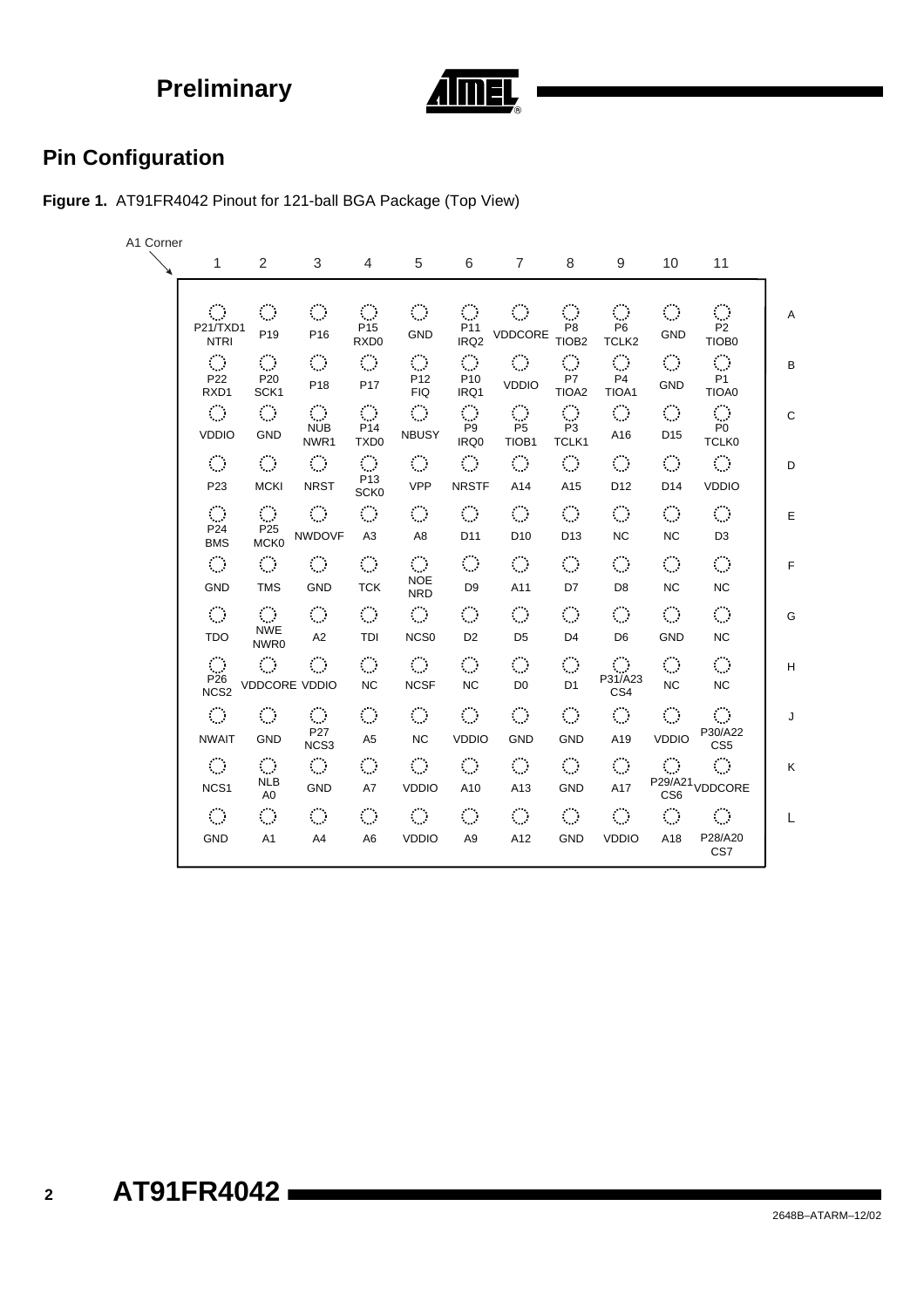# **AT91FR4042**

# **Pin Description**

**Table 1.** AT91FR4042 Pin Description

| <b>Module</b> | <b>Name</b>      | <b>Function</b>                   | <b>Type</b> | <b>Active</b><br>Level   | <b>Comments</b>                                                                                 |
|---------------|------------------|-----------------------------------|-------------|--------------------------|-------------------------------------------------------------------------------------------------|
|               | $AO - A23$       | <b>Address Bus</b>                | Output      | All                      | Valid after reset                                                                               |
|               | D0 - D15         | Data Bus                          | I/O         |                          |                                                                                                 |
|               | NCS0 - NCS3      | <b>External Chip Select</b>       | Output      | Low                      | Used to select external devices                                                                 |
|               | <b>CS4 - CS7</b> | <b>External Chip Select</b>       | Output      | High                     | A23 - A20 after reset                                                                           |
|               | NWR0             | Lower Byte 0 Write Signal         | Output      | Low                      | Used in Byte Write option                                                                       |
|               | NWR1             | Upper Byte 1 Write Signal         | Output      | Low                      | Used in Byte Write option                                                                       |
|               | <b>NRD</b>       | <b>Read Signal</b>                | Output      | Low                      | Used in Byte Write option                                                                       |
| EBI           | <b>NWE</b>       | <b>Write Enable</b>               | Output      | Low                      | Used in Byte Select option                                                                      |
|               | <b>NOE</b>       | Output Enable                     | Output      | Low                      | Used in Byte Select option                                                                      |
|               | <b>NUB</b>       | <b>Upper Byte Select</b>          | Output      | Low                      | Used in Byte Select option                                                                      |
|               | <b>NLB</b>       | Lower Byte Select                 | Output      | Low                      | Used in Byte Select option                                                                      |
|               | <b>NWAIT</b>     | Wait Input                        | Input       | Low                      |                                                                                                 |
|               | <b>BMS</b>       | <b>Boot Mode Select</b>           | Input       |                          | Sampled during reset; must be driven low<br>during reset for Flash to be used as boot<br>memory |
| <b>AIC</b>    | <b>FIQ</b>       | Fast Interrupt Request            | Input       | $\qquad \qquad -$        | PIO-controlled after reset                                                                      |
|               | IRQ0 - IRQ2      | <b>External Interrupt Request</b> | Input       | $\qquad \qquad -$        | PIO-controlled after reset                                                                      |
|               | TCLK0 - TCLK2    | <b>Timer External Clock</b>       | Input       | $\overline{\phantom{0}}$ | PIO-controlled after reset                                                                      |
| Timer         | TIOA0 - TIOA2    | Multi-purpose Timer I/O Pin A     | 1/O         |                          | PIO-controlled after reset                                                                      |
|               | TIOB0 - TIOB2    | Multi-purpose Timer I/O Pin B     | 1/O         |                          | PIO-controlled after reset                                                                      |
|               | SCK0 - SCK1      | <b>External Serial Clock</b>      | I/O         | $\overline{\phantom{m}}$ | PIO-controlled after reset                                                                      |
| <b>USART</b>  | TXD0 - TXD1      | Transmit Data Output              | Output      | $\qquad \qquad -$        | PIO-controlled after reset                                                                      |
|               | RXD0 - RXD1      | Receive Data Input                | Input       | $\qquad \qquad -$        | PIO-controlled after reset                                                                      |
| <b>PIO</b>    | P0 - P31         | Parallel IO Line                  | I/O         |                          |                                                                                                 |
| <b>WD</b>     | <b>NWDOVF</b>    | Watchdog Overflow                 | Output      | Low                      | Open drain                                                                                      |
| Clock         | <b>MCKI</b>      | Master Clock Input                | Input       |                          | Schmidt trigger                                                                                 |
|               | <b>MCKO</b>      | <b>Master Clock Output</b>        | Output      | $\qquad \qquad -$        |                                                                                                 |
| Reset         | <b>NRST</b>      | Hardware Reset Input              | Input       | Low                      | Schmidt trigger                                                                                 |
|               | <b>NTRI</b>      | Tri-state Mode Select             | Input       | Low                      | Sampled during reset                                                                            |
|               | <b>TMS</b>       | <b>Test Mode Select</b>           | Input       | $\overline{\phantom{m}}$ | Schmidt trigger, internal pull-up                                                               |
| <b>ICE</b>    | TDI              | Test Data Input                   | Input       | $\overline{\phantom{m}}$ | Schmidt trigger, internal pull-up                                                               |
|               | <b>TDO</b>       | <b>Test Data Output</b>           | Output      | $\overline{\phantom{0}}$ |                                                                                                 |
|               | <b>TCK</b>       | <b>Test Clock</b>                 | Input       | $\overline{\phantom{a}}$ | Schmidt trigger, internal pull-up                                                               |

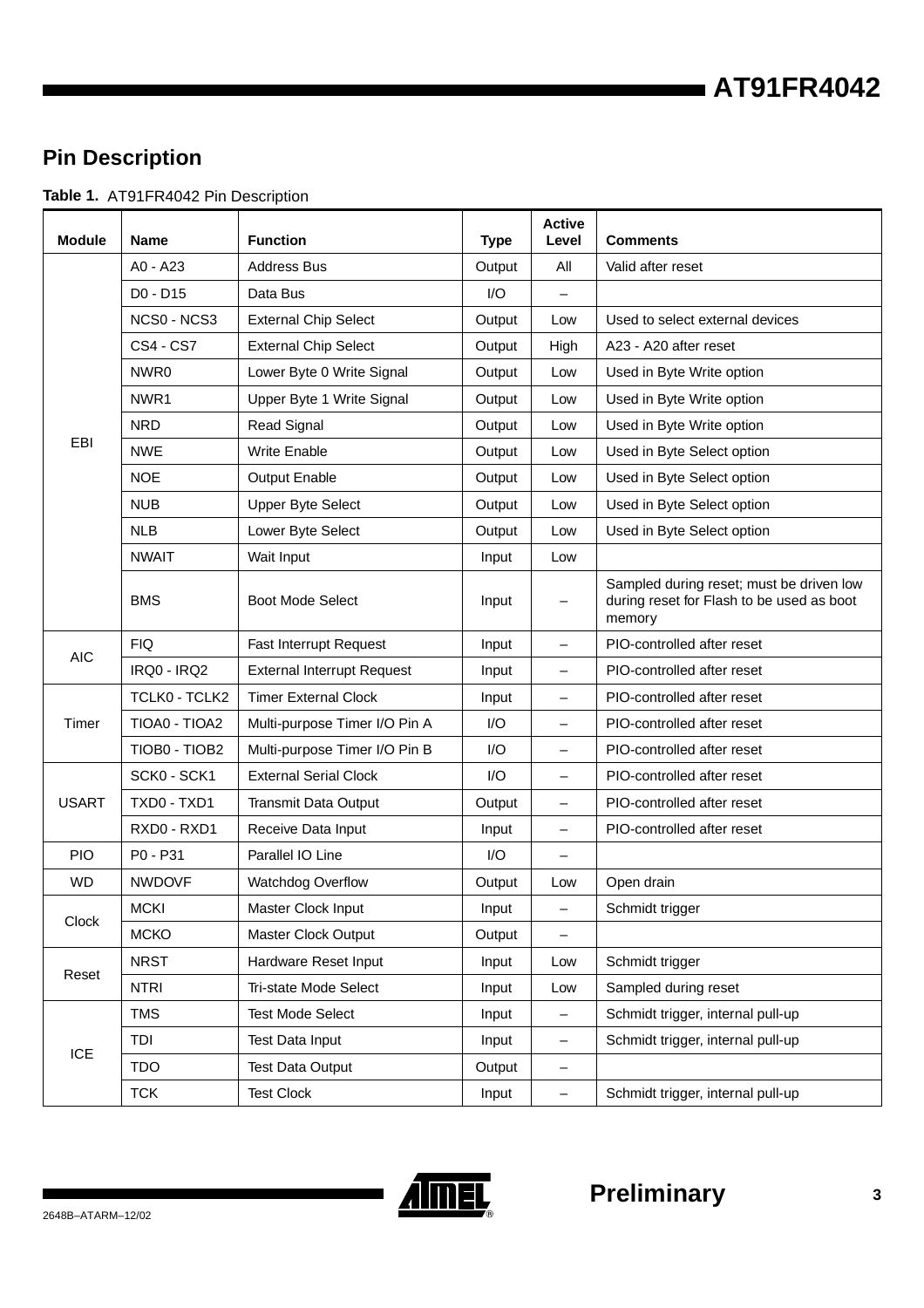

### **Table 1.** AT91FR4042 Pin Description (Continued)

| <b>Module</b>   | <b>Name</b>    | <b>Function</b>          | <b>Type</b> | <b>Active</b><br>Level | <b>Comments</b>                                                                                       |  |
|-----------------|----------------|--------------------------|-------------|------------------------|-------------------------------------------------------------------------------------------------------|--|
| Flash<br>Memory | <b>NCSF</b>    | Flash Memory Select      | Input       | Low                    | Enables Flash Memory when pulled low                                                                  |  |
|                 | <b>NBUSY</b>   | Flash Memory Busy Output | Output      | Low                    | Flash RDY/BUSY signal; open-drain                                                                     |  |
|                 | <b>NRSTF</b>   | Flash Memory Reset Input | Input       | Low                    | Resets Flash to standard operating mode                                                               |  |
|                 | <b>VDDIO</b>   | Power                    | Power       | $\qquad \qquad$        | All V <sub>DDIO,</sub> V <sub>DDCORE</sub> and all GND pins                                           |  |
|                 | <b>VDDCORE</b> | Power                    | Power       |                        | MUST be connected to their respective                                                                 |  |
| Power           | <b>GND</b>     | Ground                   | Ground      |                        | supplies by the shortest route                                                                        |  |
|                 | <b>VPP</b>     | Power                    | Power       |                        | See AT49BV/LV4096A<br>4-megabit (256K x 16/512K x 8) Single 2.7<br><b>Volt Flash Memory Datasheet</b> |  |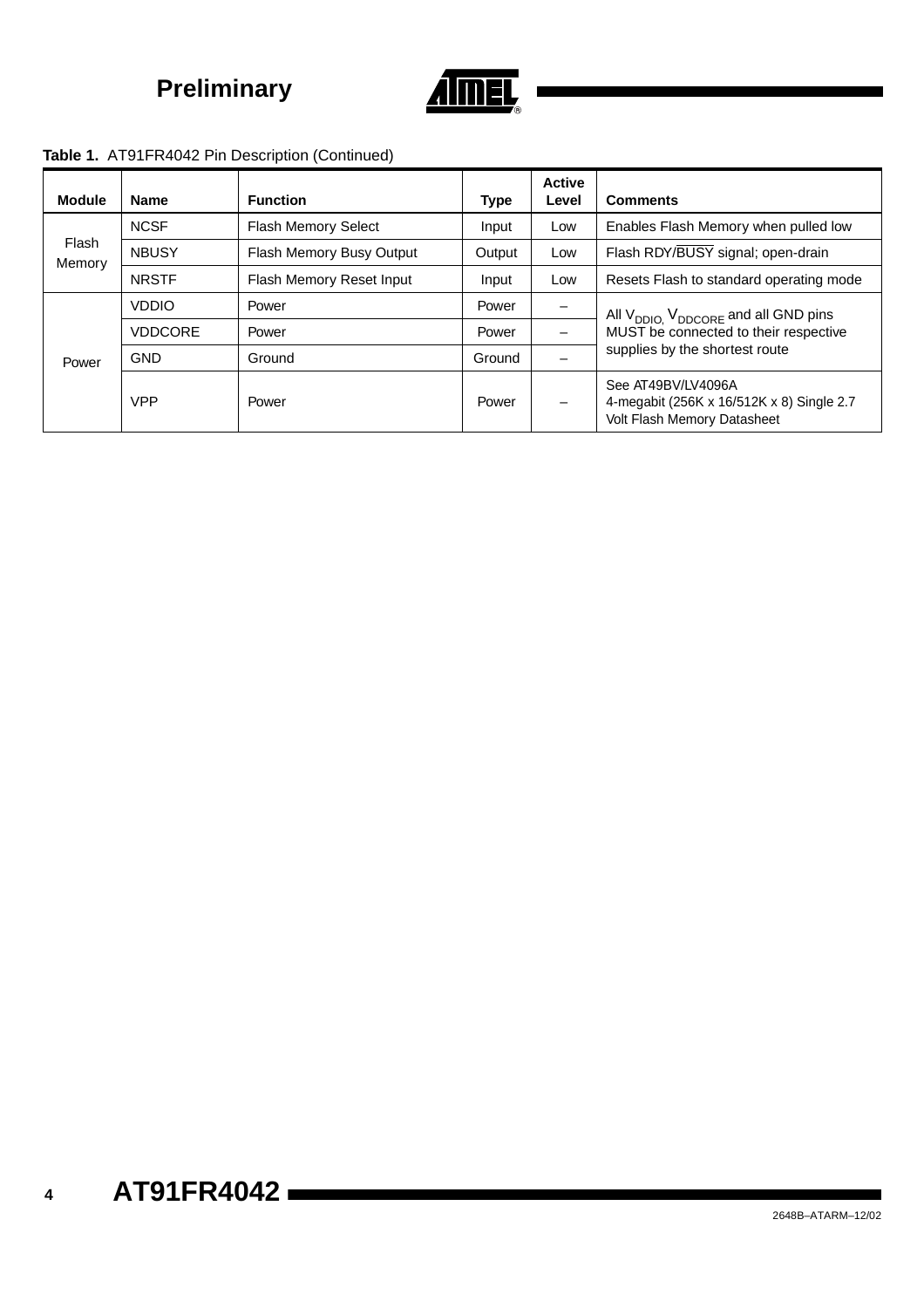# **Block Diagram Block Diagram**

**Figure 2. AT91FR4042** AT91FR4042





Preliminary **5 Preliminary**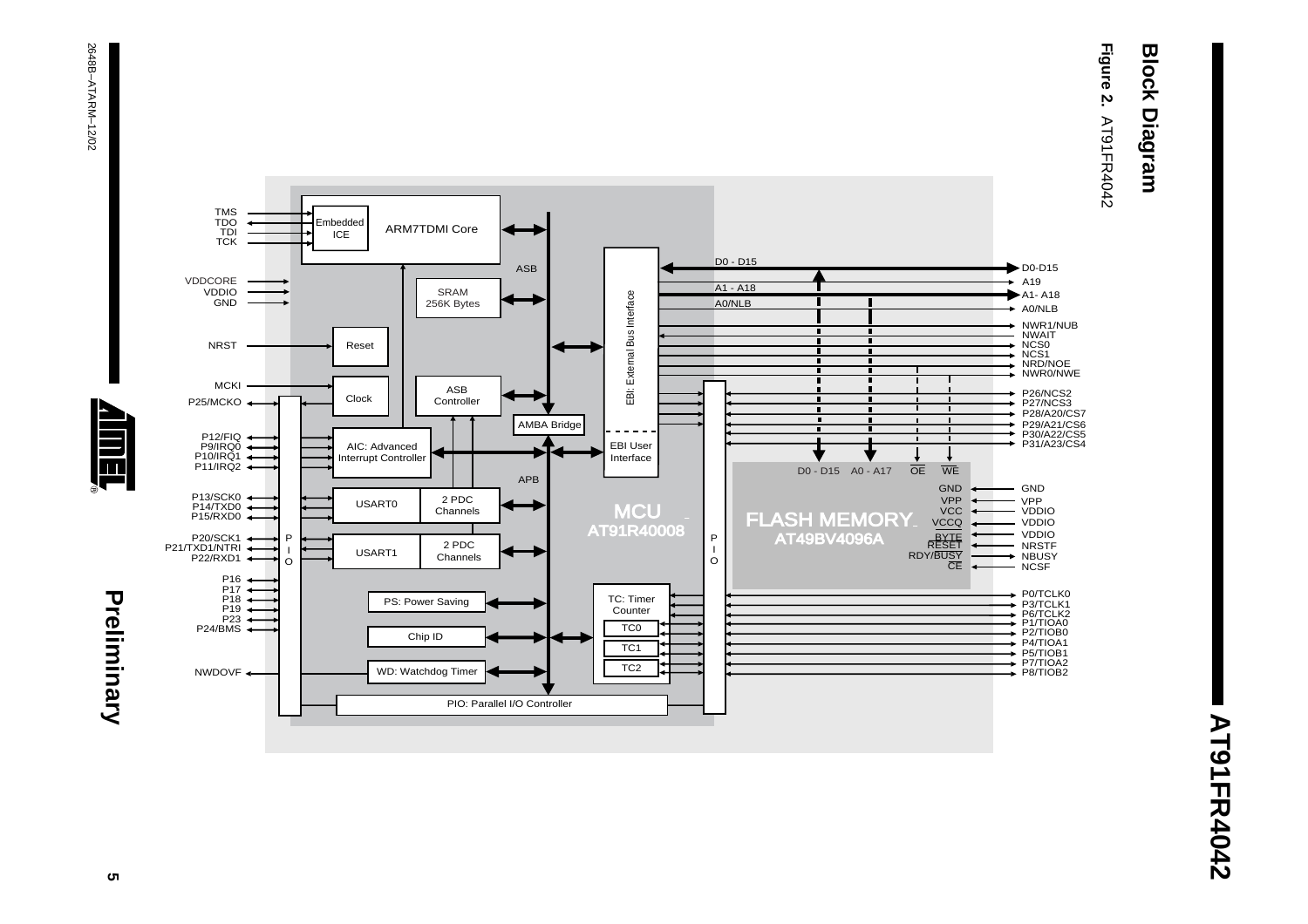

| <b>Architectural</b><br><b>Overview</b> | The AT91FR4042 integrates Atmel's AT91R40008 ARM Thumb processor and an<br>AT49BV4096A 4-Mbit Flash memory die in a single compact 121-ball BGA package.<br>The address, data and control signals, except the Flash memory enable, are internally<br>interconnected.                                                                                                                                                                                                                                                              |
|-----------------------------------------|-----------------------------------------------------------------------------------------------------------------------------------------------------------------------------------------------------------------------------------------------------------------------------------------------------------------------------------------------------------------------------------------------------------------------------------------------------------------------------------------------------------------------------------|
|                                         | The AT91R40008 architecture consists of two main buses, the Advanced System Bus<br>(ASB) and the Advanced Peripheral Bus (APB). Designed for maximum performance<br>and controlled by the memory controller, the ASB interfaces the ARM7TDMI processor<br>with the on-chip 32-bit SRAM memory, the External Bus Interface (EBI) connected to<br>the encapsulated Flash and the AMBA™ Bridge. The AMBA Bridge drives the APB,<br>which is designed for accesses to on-chip peripherals and optimized for low power<br>consumption. |
|                                         | The AT91FR4042 implements the ICE port of the ARM7TDMI processor on dedicated<br>pins, offering a complete, low-cost and easy-to-use debug solution for target debugging.                                                                                                                                                                                                                                                                                                                                                         |
| <b>Memories</b>                         | The AT91FR4042 embeds 256K bytes of internal SRAM. The internal memory is<br>directly connected to the 32-bit data bus and is single-cycle accessible. This provides<br>maximum performance of 63 MIPS at 70 MHz by using the ARM instruction set of the<br>processor, minimizing system power consumption and improving on the performance of<br>separate memory solutions.                                                                                                                                                      |
|                                         | The AT91FR4042 features an External Bus Interface (EBI), which enables connection of<br>external memories and application-specific peripherals. The EBI supports 8- or 16-bit<br>devices and can use two 8-bit devices to emulate a single 16-bit device. The EBI imple-<br>ments the early read protocol, enabling faster memory accesses than standard memory<br>interfaces.                                                                                                                                                    |
|                                         | The AT91FR4042 encapsulates a Flash memory organized as 256K 16-bit words,<br>accessed via the EBI. A 16-bit Thumb instruction can be loaded from Flash memory in a<br>single access. Separate MCU and Flash memory reset inputs (NRST and NRSTF) are<br>provided for maximum flexibility. The user is thus free to tailor the reset operation to the<br>application.                                                                                                                                                             |
|                                         | The AT91FR4042 integrates resident boot software called AT91 Flash Uploader soft-<br>ware in the encapsulated Flash. The AT91 Flash Uploader software is able to upload<br>program application software into its Flash memory.                                                                                                                                                                                                                                                                                                    |
| <b>Peripherals</b>                      | The AT91FR4042 integrates several peripherals, which are classified as system or user<br>peripherals.                                                                                                                                                                                                                                                                                                                                                                                                                             |
|                                         | All on-chip peripherals are 32-bit accessible by the AMBA Bridge, and can be pro-<br>grammed with a minimum number of instructions. The peripheral register set is<br>composed of control, mode, data, status and enable/disable/status registers.                                                                                                                                                                                                                                                                                |
|                                         | An on-chip Peripheral Data Controller (PDC) transfers data between the on-chip<br>USARTs and on- and off-chip memory address space without processor intervention.<br>Most importantly, the PDC removes the processor interrupt handling overhead, making<br>it possible to transfer up to 64K contiguous bytes without reprogramming the start<br>address, thus increasing the performance of the microcontroller, and reducing the power<br>consumption.                                                                        |
| <b>System Peripherals</b>               | The External Bus Interface (EBI) controls the external memory or peripheral devices via<br>an 8- or 16-bit databus and is programmed through the APB. Each chip select line has<br>its own programming register.                                                                                                                                                                                                                                                                                                                  |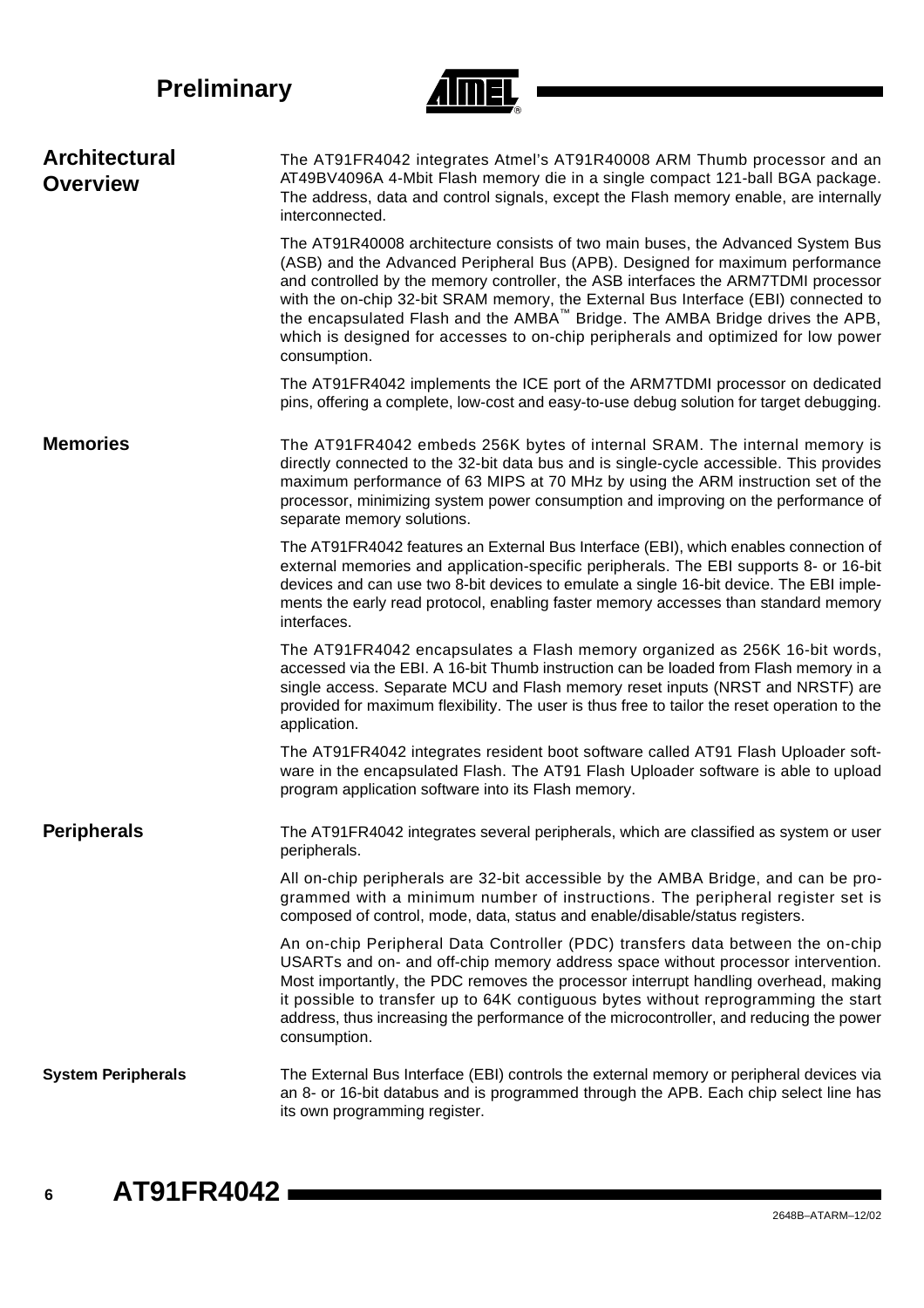# **AT91FR4042**

|                         | The Power-saving (PS) module implements the Idle Mode (ARM7TDMI core clock<br>stopped until the next interrupt) and enables the user to adapt the power consumption of<br>the microcontroller to application requirements (independent peripheral clock control).                                                                                                                |
|-------------------------|----------------------------------------------------------------------------------------------------------------------------------------------------------------------------------------------------------------------------------------------------------------------------------------------------------------------------------------------------------------------------------|
|                         | The Advanced Interrupt Controller (AIC) controls the internal interrupt sources from the<br>internal peripherals and the four external interrupt lines (including the FIQ) to provide an<br>interrupt and/or fast interrupt request to the ARM7TDMI. It integrates an 8-level priority<br>controller, and, using the Auto-vectoring feature, reduces the interrupt latency time. |
|                         | The Parallel Input/Output Controller (PIO) controls up to 32 I/O lines. It enables the user<br>to select specific pins for on-chip peripheral input/output functions, and general-purpose<br>input/output signal pins. The PIO controller can be programmed to detect an interrupt on<br>a signal change from each line.                                                         |
|                         | The Watchdog (WD) can be used to prevent system lock-up if the software becomes<br>trapped in a deadlock.                                                                                                                                                                                                                                                                        |
|                         | The Special Function (SF) module integrates the Chip ID, the Reset Status and the Pro-<br>tect registers.                                                                                                                                                                                                                                                                        |
| <b>User Peripherals</b> | Two USARTs, independently configurable, enable communication at a high baud rate in<br>synchronous or asynchronous mode. The format includes start, stop and parity bits and<br>up to 8 data bits. Each USART also features a Timeout and a Time Guard register, facil-<br>itating the use of the two dedicated Peripheral Data Controller (PDC) channels.                       |
|                         | The 3-channel, 16-bit Timer Counter (TC) is highly programmable and supports capture<br>or waveform modes. Each TC channel can be programmed to measure or generate dif-<br>ferent kinds of waves, and can detect and control two input/output signals. The TC has<br>also 3 external clock signals.                                                                             |

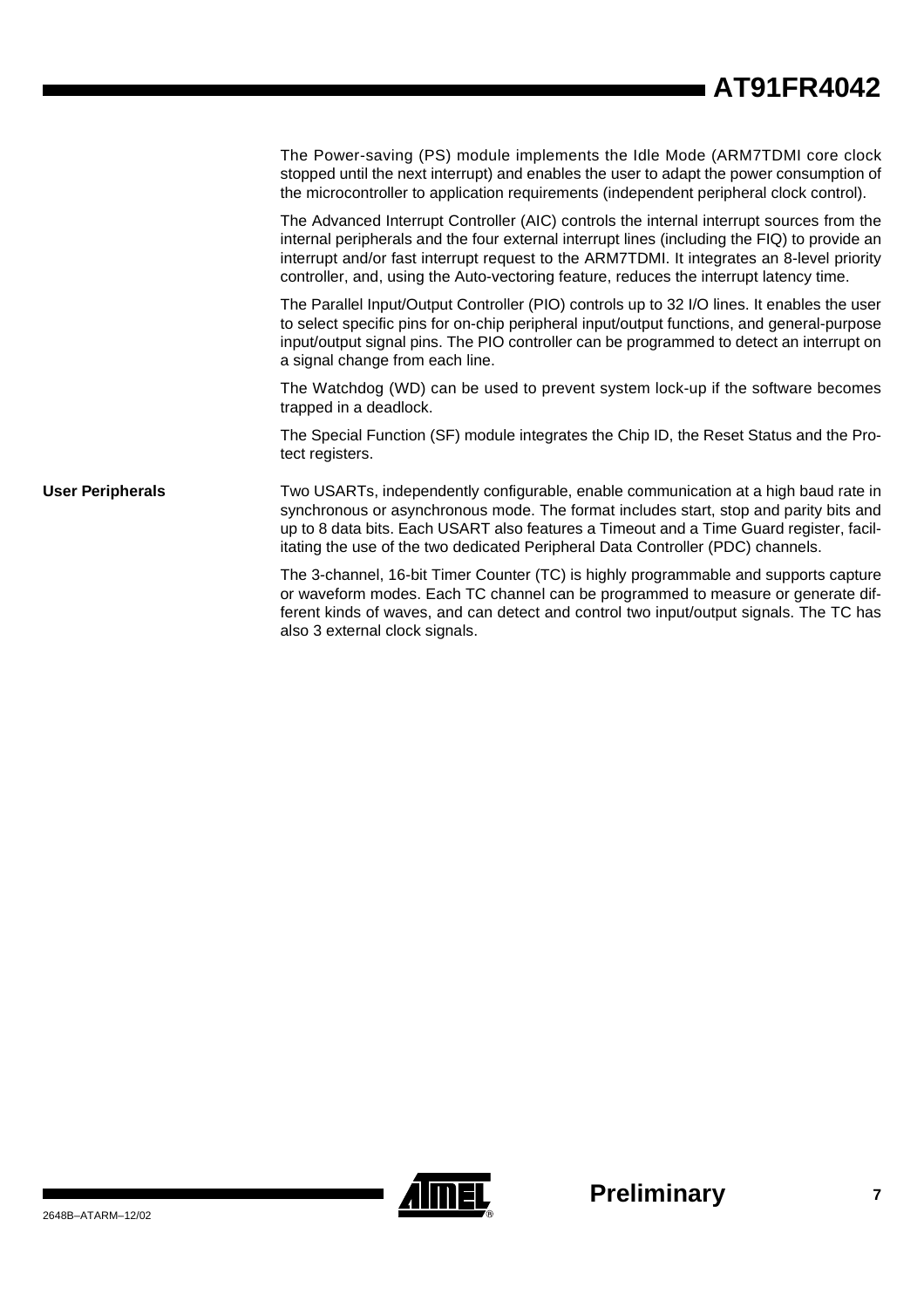

# **Associated Documentation**

#### **Table 2.** Associated Documentation

| <b>Product</b> | Information                                                                                      |                 | <b>Document Title</b>                                                                   |  |
|----------------|--------------------------------------------------------------------------------------------------|-----------------|-----------------------------------------------------------------------------------------|--|
|                | Internal architecture of processor<br>ARM/Thumb instruction sets<br>Embedded in-circuit emulator |                 | ARM7TDMI (Thumb) Datasheet                                                              |  |
|                | External memory interface mapping<br>Peripheral operations<br>Peripheral user interfaces         |                 | AT91x40 Series Datasheet                                                                |  |
|                | DC characteristics                                                                               | <b>MCU</b>      | AT91R40008 Electrical Characteristics Datasheet                                         |  |
| AT91FR4042     | Power consumption<br>Thermal and reliability<br>considerations<br>AC characteristics             | Flash<br>Memory | AT49BV/LV4096A 4 megabit (256K x 16/512K x 8) Single<br>2.7 Volt Flash Memory Datasheet |  |
|                | Product overview<br>Ordering information<br>Packaging information<br>Soldering profile           |                 | AT91FR4042 Datasheet (this document)                                                    |  |
|                | Detailed description of Flash memory                                                             |                 | AT49BV/LV4096A 4 megabit (256K x 16/512K x 8) Single<br>2.7 Volt Flash Memory Datasheet |  |

**8**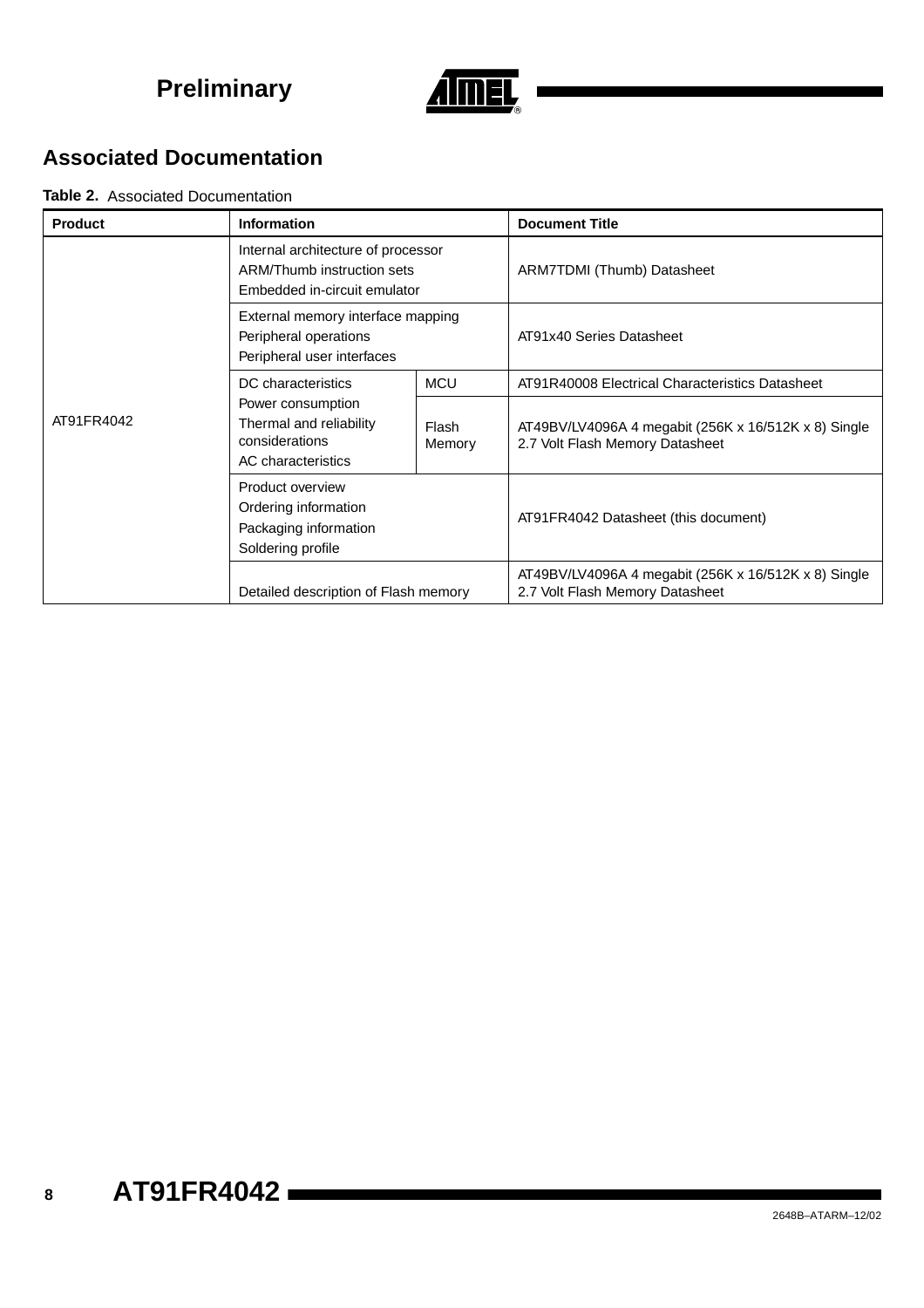# **Product Overview**

| <b>Power Supply</b>                   | The AT91FR4042 device has two types of power supply pins:                                                                                                                                                                                                                                                                                                                                |
|---------------------------------------|------------------------------------------------------------------------------------------------------------------------------------------------------------------------------------------------------------------------------------------------------------------------------------------------------------------------------------------------------------------------------------------|
|                                       | VDDCORE pins that power the chip core (i.e., the AT91R40008 with its embedded<br>SRAM and peripherals)                                                                                                                                                                                                                                                                                   |
|                                       | VDDIO pins that power the AT91R40008 I/O lines and the Flash memory<br>$\bullet$                                                                                                                                                                                                                                                                                                         |
|                                       | An independent I/O supply allows a flexible adaptation to external component signal<br>levels.                                                                                                                                                                                                                                                                                           |
| Input/Output<br><b>Considerations</b> | The AT91FR4042 I/O pads accept voltage levels up to the VDDIO power supply limit.<br>After the reset, the microcontroller peripheral I/Os are initialized as inputs to provide the<br>user with maximum flexibility. It is recommended that in any application phase, the<br>inputs to the microcontroller be held at valid logic levels to minimize the power<br>consumption.           |
| <b>Master Clock</b>                   | The AT91FR4042 has a fully static design and works on the Master Clock (MCK), pro-<br>vided on the MCKI pin from an external source.                                                                                                                                                                                                                                                     |
|                                       | The Master Clock is also provided as an output of the device on the pin MCKO, which is<br>multiplexed with a general purpose I/O line. While NRST is active, and after the reset,<br>the MCKO is valid and outputs an image of the MCK signal. The PIO Controller must be<br>programmed to use this pin as standard I/O line.                                                            |
| <b>Reset</b>                          | Reset restores the default states of the user interface registers (defined in the user inter-<br>face of each peripheral), and forces the ARM7TDMI to perform the next instruction fetch<br>from address zero. Except for the program counter the ARM7TDMI registers do not<br>have defined reset states.                                                                                |
| <b>NRST Pin</b>                       | NRST is active low-level input. It is asserted asynchronously, but exit from reset is syn-<br>chronized internally to the MCK. The signal presented on MCKI must be active within<br>the specification for a minimum of 10 clock cycles up to the rising edge of NRST to<br>ensure correct operation. The first processor fetch occurs 80 clock cycles after the rising<br>edge of NRST. |
| <b>Watchdog Reset</b>                 | The watchdog can be programmed to generate an internal reset. In this case, the reset<br>has the same effect as the NRST pin assertion, but the pins BMS and NTRI are not<br>sampled. Boot Mode and Tri-state Mode are not updated. If the NRST pin is asserted<br>and the watchdog triggers the internal reset, the NRST pin has priority.                                              |
| <b>Emulation Functions</b>            |                                                                                                                                                                                                                                                                                                                                                                                          |
| <b>Tri-state Mode</b>                 | The AT91FR4042 microcontroller provides a tri-state mode, which is used for debug<br>purposes. This enables the connection of an emulator probe to an application board<br>without having to desolder the device from the target board. In tri-state mode, all the out-<br>put pin drivers of the AT91R40008 microcontroller are disabled.                                               |
|                                       | In tri-state mode, direct access to the Flash via external pins is provided. This enables<br>production Flash programming using classical Flash programmers prior to board<br>mounting.                                                                                                                                                                                                  |

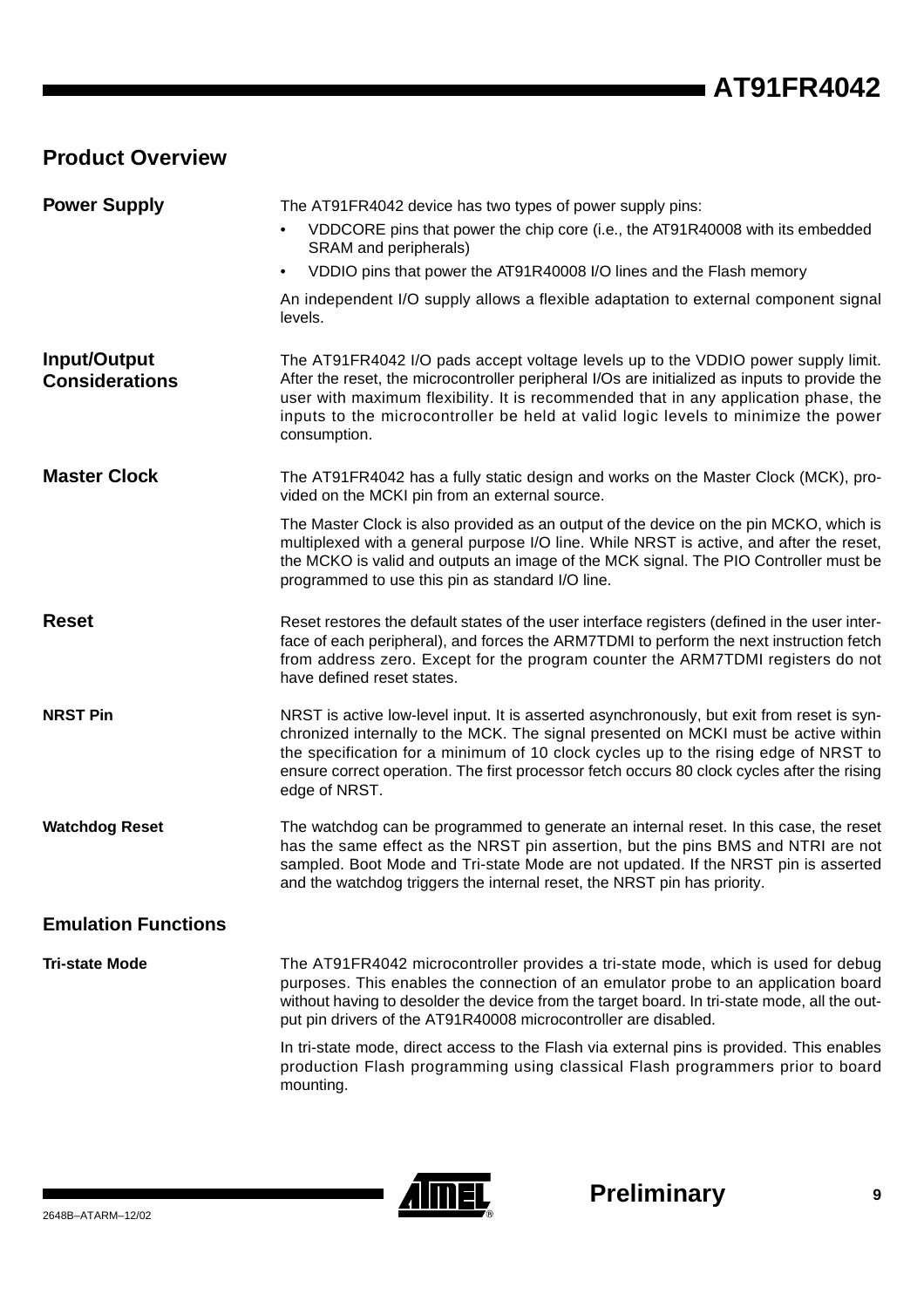| <b>Preliminary</b>       |                                                                                                                                                                                                                                                                                                                                                                                                                                                                                             |
|--------------------------|---------------------------------------------------------------------------------------------------------------------------------------------------------------------------------------------------------------------------------------------------------------------------------------------------------------------------------------------------------------------------------------------------------------------------------------------------------------------------------------------|
|                          | To enter tri-state mode, the NTRI pin must be held low during the last 10 clock cycles<br>before the rising edge of NRST. For normal operation, the NTRI pin must be held high<br>during reset by a resistor of up to 400 k $\Omega$ .                                                                                                                                                                                                                                                      |
|                          | NTRI is multiplexed with I/O line P21 and USART1 serial data transmit line TXD1.                                                                                                                                                                                                                                                                                                                                                                                                            |
| <b>JTAG/ICE Debug</b>    | ARM-standard embedded In-circuit Emulation is supported via the JTAG/ICE port. The<br>pins TDI, TDO, TCK and TMS are dedicated to this debug function and can be con-<br>nected to a host computer via the external ICE interface. In ICE Debug Mode, the<br>ARM7TDMI core responds with a non-JTAG chip ID that identifies the microcontroller.<br>This is not fully IEEE1149.1 compliant.                                                                                                 |
| <b>Memory Controller</b> | The ARM7TDMI processor address space is 4G bytes. The memory controller decodes<br>the internal 32-bit address bus and defines three address spaces:<br>Internal memories in the four lowest megabytes<br>$\bullet$<br>Middle space reserved for the external devices (memory or peripherals) controlled<br>$\bullet$<br>by the EBI<br>Internal peripherals in the four highest megabytes<br>$\bullet$<br>In any of these address spaces, the ARM7TDMI operates in little-endian mode only. |
| <b>Internal Memories</b> | The AT91FR4042 microcontroller integrates 256K bytes of internal SRAM. It is 32 bits<br>wide and single-clock cycle accessible. Byte (8-bit), half-word (16-bit) and word (32-bit)<br>accesses are supported and are executed within one cycle. Fetching either Thumb or<br>ARM instructions is supported, and internal memory can store two times as many<br>Thumb instructions as ARM instructions.                                                                                       |
|                          | The SRAM is mapped at address 0x0 (after the Remap command), allowing<br>ARM7TDMI exception vectors between 0x0 and 0x20 to be modified by the software.                                                                                                                                                                                                                                                                                                                                    |
|                          | Placing the SRAM on-chip and using the 32-bit data bus bandwidth maximizes the<br>microcontroller performance and minimizes system power consumption. The 32-bit bus<br>increases the effectiveness of the use of the ARM instruction set and the processing of<br>data that is wider than 16 bits, thus making optimal use of the ARM7TDMI advanced<br>performance.                                                                                                                        |
|                          | Being able to dynamically update application software in the 256-Kbyte SRAM adds an<br>extra dimension to the AT91FR4042.                                                                                                                                                                                                                                                                                                                                                                   |
|                          | The AT91FR4042 also integrates a 4-Mbit Flash memory that is accessed via the Exter-<br>nal Bus Interface. All data, address and control lines, except for the Chip Select signal,<br>are connected within the device.                                                                                                                                                                                                                                                                      |
| <b>Boot Mode Select</b>  | The ARM reset vector is at address 0x0. After the NRST line is released, the<br>ARM7TDMI executes the instruction stored at this address. This means that this<br>address must be mapped in nonvolatile memory after the reset. The input level on the<br>BMS pin during the last 10 clock cycles before the rising edge of the NRST selects the<br>type of boot memory (see Table 1).                                                                                                      |
|                          | If the embedded Flash memory is to be used as boot memory, the BMS input must be<br>pulled down externally and NCS0 must be connected to NCSF externally.                                                                                                                                                                                                                                                                                                                                   |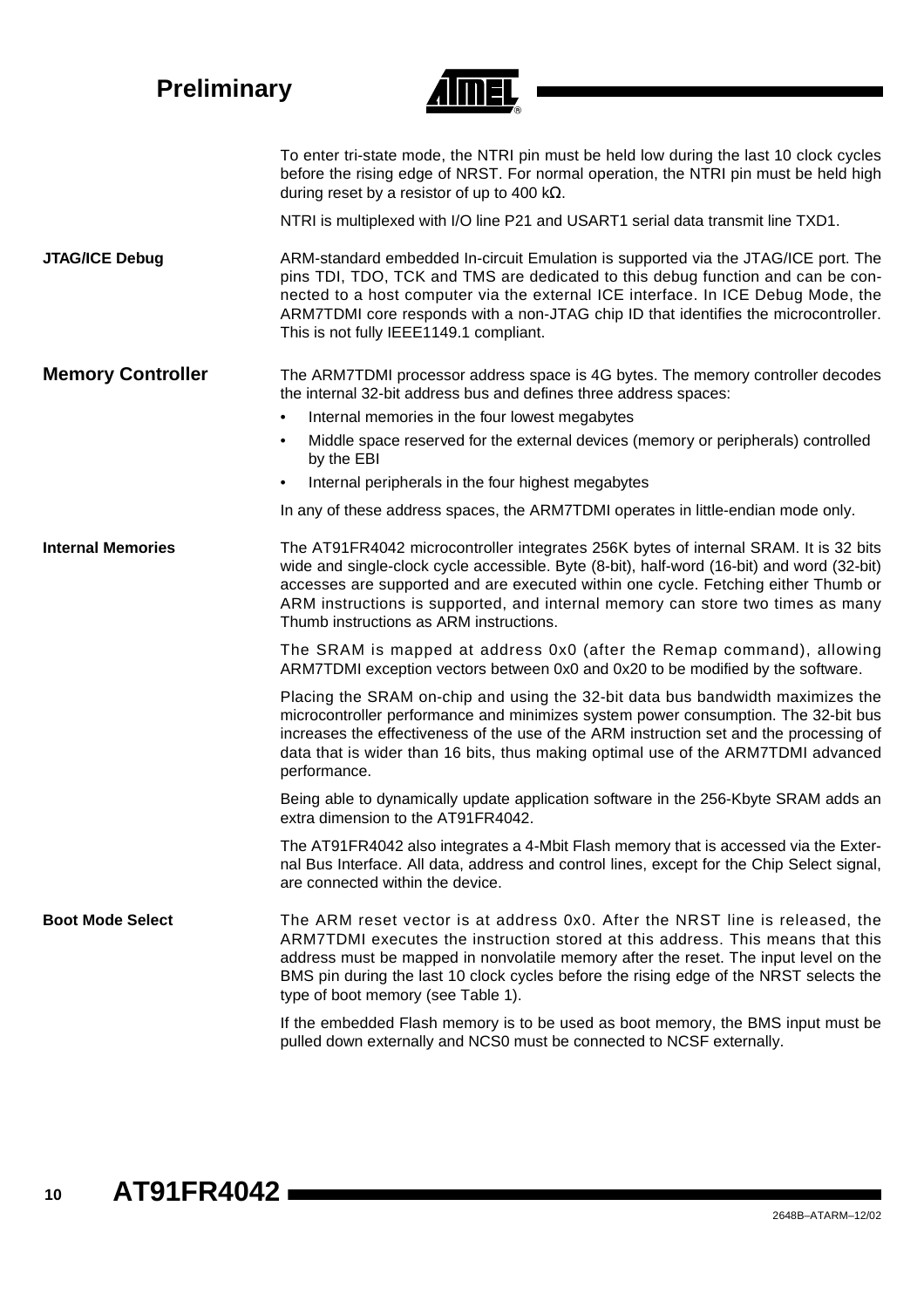The pin BMS is multiplexed with the I/O line P24 that can be programmed after reset like any standard PIO line.

**Table 3.** Boot Mode Select

|                               | <b>BMS</b>                                                                                                                                                                                                                                                                                                                                                                                                                                                                                                                                                                                                                                                                                                                                        | <b>Boot Memory</b>                                                                                                                                                                                                                                                                                                                                                                                                                                   |  |
|-------------------------------|---------------------------------------------------------------------------------------------------------------------------------------------------------------------------------------------------------------------------------------------------------------------------------------------------------------------------------------------------------------------------------------------------------------------------------------------------------------------------------------------------------------------------------------------------------------------------------------------------------------------------------------------------------------------------------------------------------------------------------------------------|------------------------------------------------------------------------------------------------------------------------------------------------------------------------------------------------------------------------------------------------------------------------------------------------------------------------------------------------------------------------------------------------------------------------------------------------------|--|
|                               | 1                                                                                                                                                                                                                                                                                                                                                                                                                                                                                                                                                                                                                                                                                                                                                 | External 8-bit memory on NCS0                                                                                                                                                                                                                                                                                                                                                                                                                        |  |
|                               | 0                                                                                                                                                                                                                                                                                                                                                                                                                                                                                                                                                                                                                                                                                                                                                 | External 16-bit memory on NCS0                                                                                                                                                                                                                                                                                                                                                                                                                       |  |
| <b>Remap Command</b>          | The ARM vectors (Reset, Abort, Data Abort, Prefetch Abort, Undefined Instruction,<br>Interrupt, Fast Interrupt) are mapped from address 0x0 to address 0x20. In order to<br>allow these vectors to be redefined dynamically by the software, the AT91FR4042 uses<br>a remap command that enables switching between the boot memory and the internal<br>primary SRAM bank addresses. The remap command is accessible through the EBI<br>User Interface by writing one in RCB of EBI_RCR (Remap Control Register). Performing<br>a remap command is mandatory if access to the other external devices (connected to<br>chip selects 1 to 7) is required. The remap operation can only be changed back by an<br>internal reset or an NRST assertion. |                                                                                                                                                                                                                                                                                                                                                                                                                                                      |  |
| <b>Abort Control</b>          |                                                                                                                                                                                                                                                                                                                                                                                                                                                                                                                                                                                                                                                                                                                                                   | The abort signal providing a Data Abort or a Prefetch Abort exception to the ARM7TDMI<br>is asserted when accessing an undefined address in the EBI address space.                                                                                                                                                                                                                                                                                   |  |
|                               |                                                                                                                                                                                                                                                                                                                                                                                                                                                                                                                                                                                                                                                                                                                                                   | No abort is generated when reading the internal memory or by accessing the internal<br>peripherals, whether the address is defined or not.                                                                                                                                                                                                                                                                                                           |  |
| <b>External Bus Interface</b> | half-word and word aligned accesses.                                                                                                                                                                                                                                                                                                                                                                                                                                                                                                                                                                                                                                                                                                              | The External Bus Interface handles the accesses between addresses 0x0040 0000 and<br>0xFFC0 0000. It generates the signals that control access to the external devices, and<br>can be configured from eight 1-Mbyte banks up to four 16-Mbyte banks. It supports byte,                                                                                                                                                                               |  |
|                               |                                                                                                                                                                                                                                                                                                                                                                                                                                                                                                                                                                                                                                                                                                                                                   | For each of these banks, the user can program:                                                                                                                                                                                                                                                                                                                                                                                                       |  |
|                               | Number of wait states                                                                                                                                                                                                                                                                                                                                                                                                                                                                                                                                                                                                                                                                                                                             |                                                                                                                                                                                                                                                                                                                                                                                                                                                      |  |
|                               | $\bullet$                                                                                                                                                                                                                                                                                                                                                                                                                                                                                                                                                                                                                                                                                                                                         | Number of data float times (wait time after the access is finished to prevent any bus<br>contention in case the device is too long in releasing the bus)                                                                                                                                                                                                                                                                                             |  |
|                               | Data bus width (8-bit or 16-bit)                                                                                                                                                                                                                                                                                                                                                                                                                                                                                                                                                                                                                                                                                                                  |                                                                                                                                                                                                                                                                                                                                                                                                                                                      |  |
|                               | $\bullet$                                                                                                                                                                                                                                                                                                                                                                                                                                                                                                                                                                                                                                                                                                                                         | With a 16-bit wide data bus, the user can program the EBI to control one 16-bit<br>device (Byte Access Select Mode) or two 8-bit devices in parallel that emulate a 16-<br>bit memory (Byte Write Access Mode).                                                                                                                                                                                                                                      |  |
|                               | the case of single-clock cycle access.                                                                                                                                                                                                                                                                                                                                                                                                                                                                                                                                                                                                                                                                                                            | The External Bus Interface features also the Early Read Protocol, configurable for all the<br>devices, that significantly reduces access time requirements on an external device in                                                                                                                                                                                                                                                                  |  |
|                               |                                                                                                                                                                                                                                                                                                                                                                                                                                                                                                                                                                                                                                                                                                                                                   | In the AT91FR4042, the External Bus Interface connects internally to the Flash memory.                                                                                                                                                                                                                                                                                                                                                               |  |
| <b>Flash Memory</b>           |                                                                                                                                                                                                                                                                                                                                                                                                                                                                                                                                                                                                                                                                                                                                                   | The 4-Mbit Flash memory is organized as 262144 words of 16 bits each. The Flash<br>memory is addressed as 16-bit words via the EBI. It uses address lines A1 - A18.                                                                                                                                                                                                                                                                                  |  |
|                               | 16-bit fetches after reset.                                                                                                                                                                                                                                                                                                                                                                                                                                                                                                                                                                                                                                                                                                                       | The address, data and control signals, except the Flash memory enable, are internally<br>interconnected. The user should connect the Flash memory enable (NCSF) to one of<br>the active-low chip selects on the EBI; NCS0 must be used if the Flash memory is to be<br>the boot memory. In addition, if the Flash memory is to be used as boot memory, the<br>BMS input must be pulled down externally in order for the processor to perform correct |  |

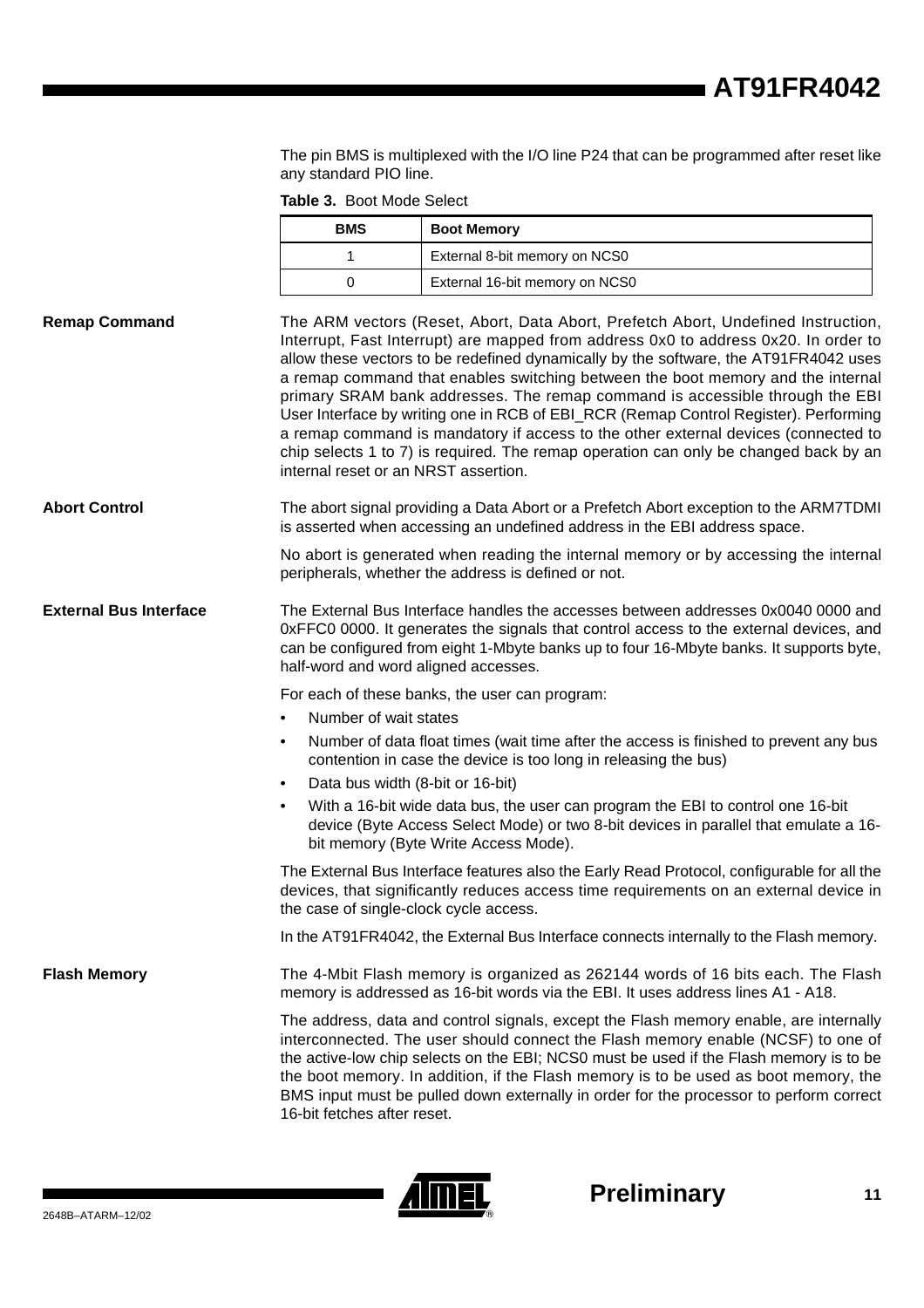

During boot, the EBI must be configured with correct number of standard wait states. As an example, five standard wait states are required when the microcontroller is running at 66 MHz.

The user must ensure that all VDDIO, VDDCORE and all GND pins are connected to their respective supplies by the shortest route. The Flash memory powers-on in read mode. Command sequences are used to place the device in other operating modes, such as program and erase.

A separate Flash memory reset input pin (NRSTF) is provided for maximum flexibility, enabling the reset operation to adapt to the application. When this input is at a logic high level, the memory is in its standard operating mode; a low level on this input halts the current memory operation and puts its outputs in a high impedance state.

The Flash memory features data polling to detect the end of a program cycle. While a program cycle is in progress, an attempted read of the last word written will return the complement of the written data on I/O7. An open-drain NBUSY output pin provides another method of detecting the end of a program or erase cycle. This pin is pulled low while program and erase cycles are in progress and is released at the completion of the cycle. A toggle bit feature provides a third means of detecting the end of a program or erase cycle.

The Flash memory is divided into 4 sectors for erase operations.

The device has the capability to protect data stored in the 8K words boot block sector. Once the data protection for this sector is enabled, the data in the sector cannot be changed while input levels lie between ground and VDDIO. The address range of the boot block is 00000h to 01FFFh

The user can override the boot block programing lockout by applying a 12V input signal to the RESET pin while performing a chip erase, sector erase or word programing operation.

A 4-byte command sequence (Enter Single Pulse Program Mode) allows the device to be written to directly, using single pulses on the write control lines. This mode (Singlepulse Programming) is exited by powering down the device or by pulsing the NRSTF pin low for a minimum of 50 ns and then bringing it back to VDDIO.

The following hardware features protect against inadvertent programming of the Flash memory:

- VDDIO Sense if VDDIO is below 1.8V (typical), the program function is inhibited.
- VDDIO Power-on Delay once VDDIO has reached the VDDIO sense level, the device will automatically time out 10 ms (typically) before programming.
- Program Inhibit holding any one of OE low, CE high or WE high inhibits program cycles.
- Noise Filter pulses of less than 15 ns (typical) on the WE or CE inputs will not initiate a program cycle.

See the AT49BV4096A 4-megabit (256K x 16/512K x 8) Single 2.7 volt Flash Memory Datasheet for further details on Flash operation and electrical characteristics.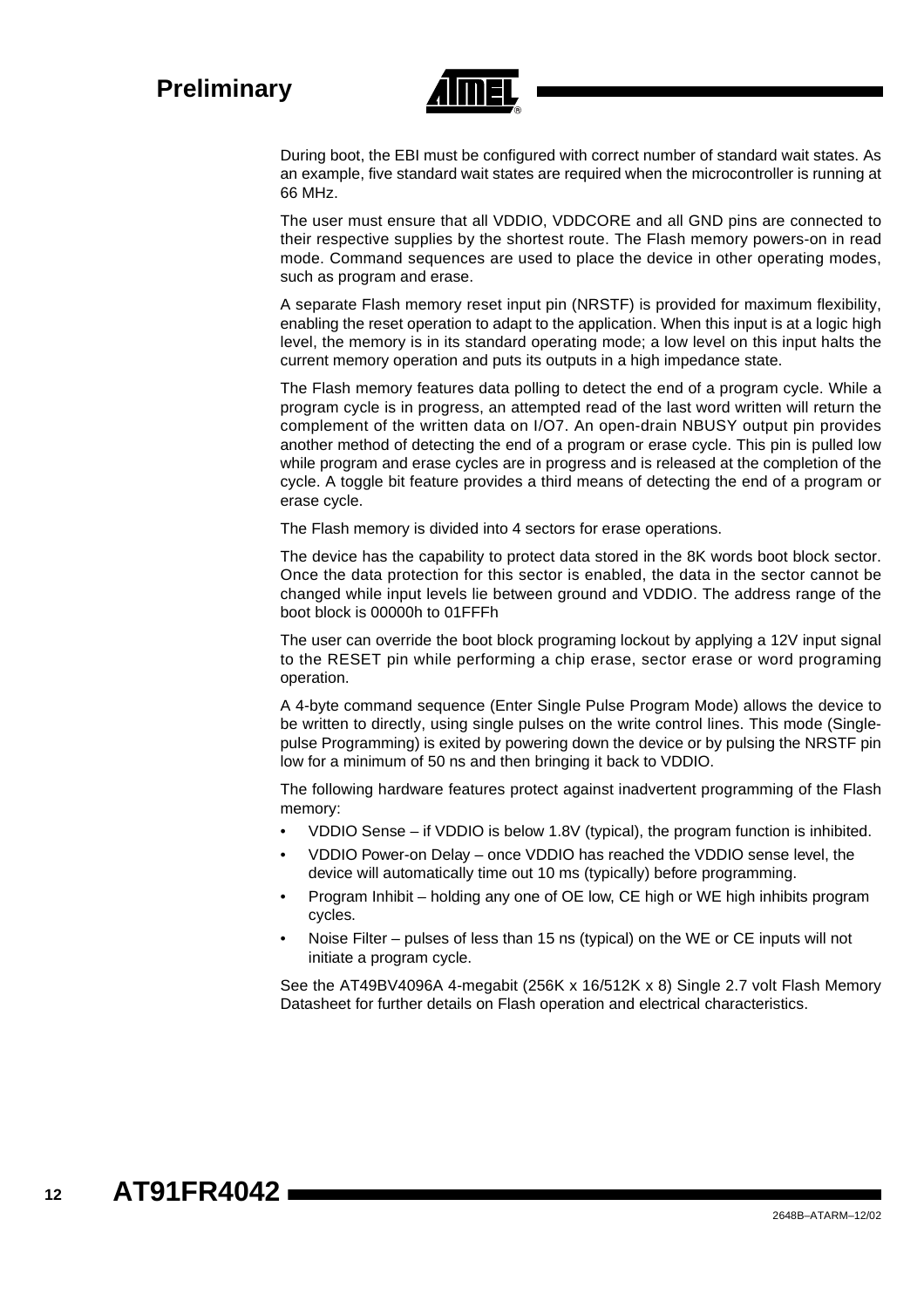### **AT91 Flash Uploader Software**

All Flash-based AT91 devices are delivered with a pre-programmed software called the AT91 Flash Uploader, which resides in the first sector of the embedded Flash. The Flash Uploader allows programming to the embedded flash through a serial port. Either of the on-chip USARTs can be used by the Flash Uploader.



#### **Figure 3.** Flash Uploader

**Flash Uploader Operations** The Flash Uploader requires the encapsulated Flash to be used as the AT91FR4042 boot memory and a valid clock to be applied to MCKI. After reset, the Flash Uploader immediately recopies itself into the internal SRAM and jumps to it. The following operation requires this memory resource only. External accesses are performed only to program the encapsulated Flash.

> When starting, PIO input change interrupts are initialized on the RXD lines of both USARTs. When an interrupt occurs, a Timer Counter channel is started. When the next input change is detected on the RXD line, the Timer Counter channel is stopped. This is how the first character length is measured and the USART can be initiated by taking into account the ratio between the device master clock speed and the actual communication baud rate speed.

> The Programming System, then, can send commands and data following a proprietary protocol for the Flash device to be programmed. It is up to the Programming System to erase and program the first sector of the Flash as the last step of the operation, in order to reduce, to a minimum, the risk that the Flash Uploader is erased and the power supply shuts down.

> Note that in the event that the Flash Uploader is erased from the first sector while the new final application is not yet programmed, and while the target system power supply is switched off, it leads to a non-recoverable error and the AT91FR4042 cannot be reprogrammed by using the Flash Uploader.

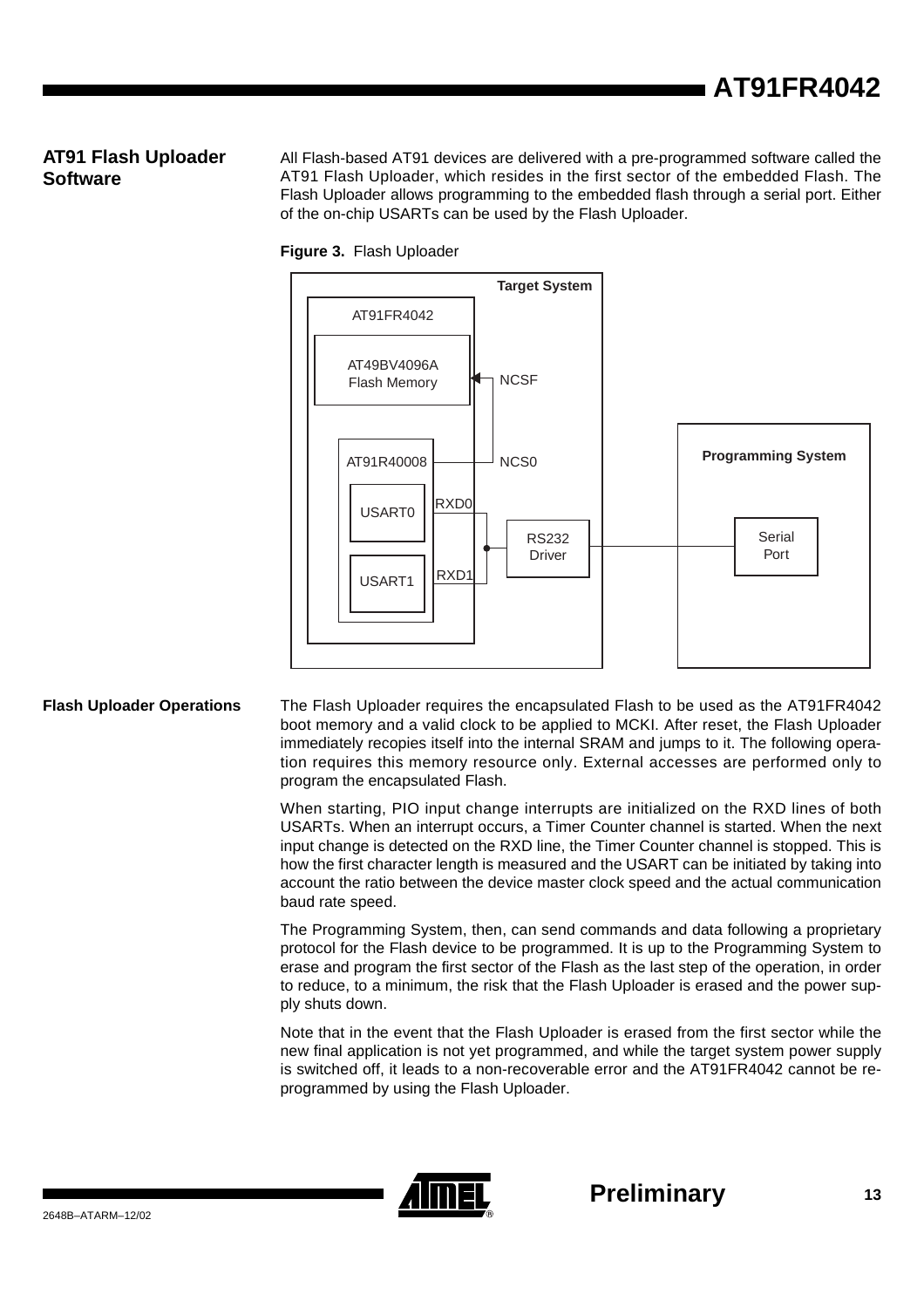

| <b>Programming System</b>           | Atmel provides a free Host Loader that runs on an IBM® compatible PC under Win-<br>dows <sup>®</sup> 95 or Windows <sup>®</sup> 98 operating system. It can be downloaded from the Atmel Web<br>site and requires only a serial cable to connect the Host to the Target.                                                                                                                                                                                                                                                                                        |
|-------------------------------------|-----------------------------------------------------------------------------------------------------------------------------------------------------------------------------------------------------------------------------------------------------------------------------------------------------------------------------------------------------------------------------------------------------------------------------------------------------------------------------------------------------------------------------------------------------------------|
|                                     | Communications can be selected on either COM1 or COM2 and the serial link speed is<br>limited to 115200 bauds. Because the serial link is the bottleneck in this configuration,<br>the Flash programming lasts 110 seconds per Mbyte.                                                                                                                                                                                                                                                                                                                           |
|                                     | Reduced programming time can be achieved by using a faster programming system. An<br>AT91 Evaluation Board is capable of running a serial link at up to 500 Kbits/sec and can<br>match the fastest programming allowed by the Flash, for example, about 40 seconds<br>per Mbyte when the word programming becomes the bottleneck.                                                                                                                                                                                                                               |
| <b>Peripherals</b>                  | The AT91FR4042 peripherals are connected to the 32-bit wide Advanced Peripheral<br>Bus.                                                                                                                                                                                                                                                                                                                                                                                                                                                                         |
|                                     | Peripheral registers are only word accessible. Byte and half-word accesses are not sup-<br>ported. If a byte or a half-word access is attempted, the memory controller automatically<br>masks the lowest address bits and generates a word access.                                                                                                                                                                                                                                                                                                              |
|                                     | Each peripheral has a 16-Kbyte address space allocated (the AIC only has a 4-Kbyte<br>address space).                                                                                                                                                                                                                                                                                                                                                                                                                                                           |
| <b>Peripheral Registers</b>         | The following registers are common to all peripherals:                                                                                                                                                                                                                                                                                                                                                                                                                                                                                                          |
|                                     | Control Register – write only register that triggers a command when a one is written<br>$\bullet$<br>to the corresponding position at the appropriate address. Writing a zero has no<br>effect.                                                                                                                                                                                                                                                                                                                                                                 |
|                                     | Mode Register - read/write register that defines the configuration of the peripheral.<br>$\bullet$<br>Usually has a value of 0x0 after a reset.                                                                                                                                                                                                                                                                                                                                                                                                                 |
|                                     | Data Registers - read and/or write register that enables the exchange of data<br>$\bullet$<br>between the processor and the peripheral.                                                                                                                                                                                                                                                                                                                                                                                                                         |
|                                     | Status Register – read only register that returns the status of the peripheral.<br>$\bullet$                                                                                                                                                                                                                                                                                                                                                                                                                                                                    |
|                                     | Enable/Disable/Status Registers are shadow command registers. Writing a one in<br>$\bullet$<br>the Enable Register sets the corresponding bit in the Status Register. Writing a one<br>in the Disable Register resets the corresponding bit and the result can be read in the<br>Status Register. Writing a bit to zero has no effect. This register access method<br>maximizes the efficiency of bit manipulation, and enables modification of a register<br>with a single non-interruptible instruction, replacing the costly read-modify-write<br>operation. |
|                                     | Unused bits in the peripheral registers must be written at 0 for upward compatibility.<br>These bits read 0.                                                                                                                                                                                                                                                                                                                                                                                                                                                    |
| <b>Peripheral Interrupt Control</b> | The Interrupt Control of each peripheral is controlled from the status register using the<br>interrupt mask. The status register bits are ANDed to their corresponding interrupt mask<br>bits and the result is then ORed to generate the Interrupt Source signal to the Advanced<br>Interrupt Controller.                                                                                                                                                                                                                                                      |
|                                     | The interrupt mask is read in the Interrupt Mask Register and is modified with the Inter-<br>rupt Enable Register and the Interrupt Disable Register. The enable/disable/status (or<br>mask) makes it possible to enable or disable peripheral interrupt sources with a non-<br>interruptible single instruction. This eliminates the need for interrupt masking at the AIC<br>or Core level in real-time and multi-tasking systems.                                                                                                                            |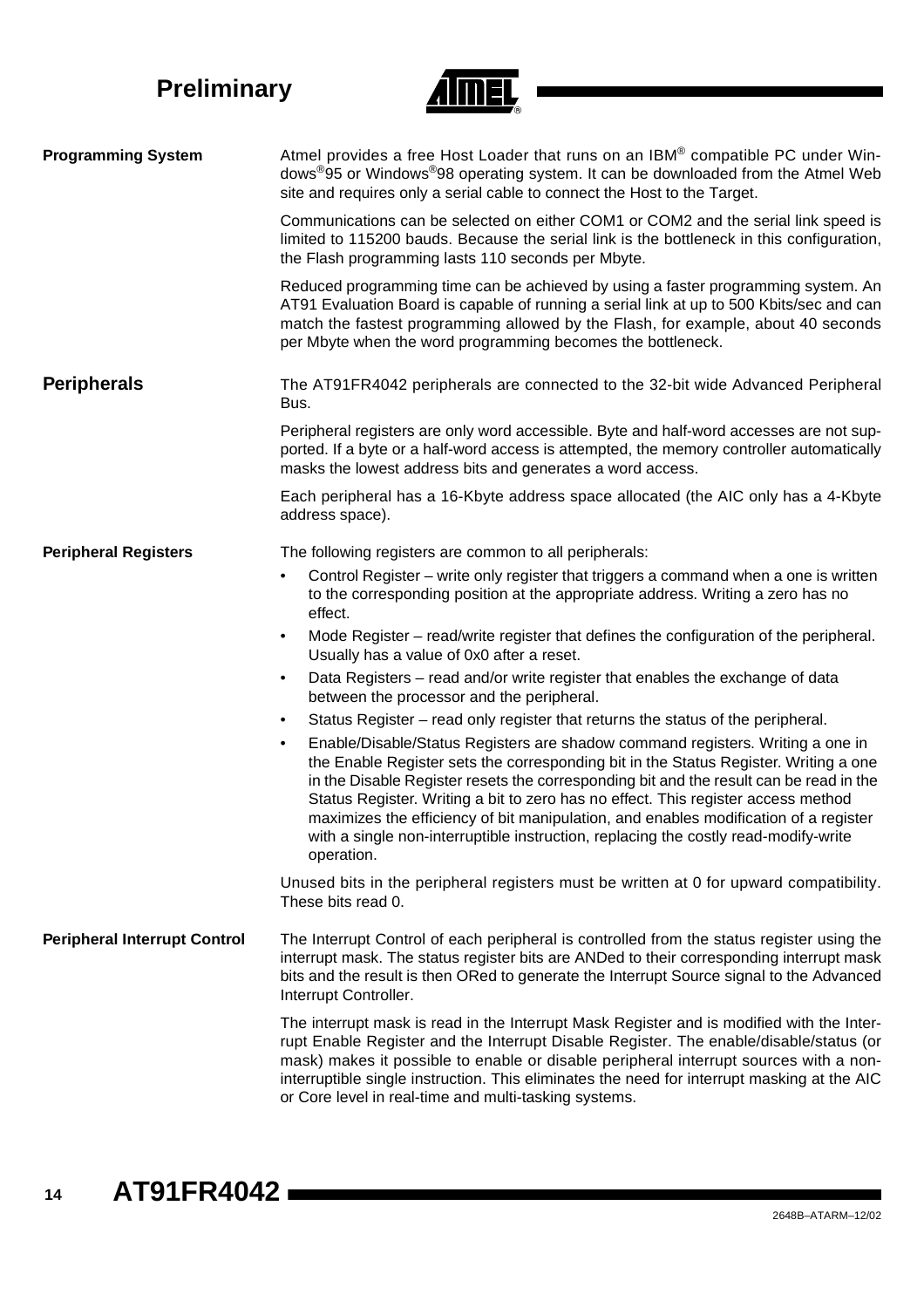**Peripheral Data Controller** The AT91FR4042 has a 4-channel PDC dedicated to the two on-chip USARTs. One PDC channel is dedicated to the receiver and one to the transmitter of each USART.

> The user interface of a PDC channel is integrated in the memory space of each USART. It contains a 32-bit Address Pointer Register (RPR or TPR) and a 16-bit Transfer Counter Register (RCR or TCR). When the programmed number of transfers are performed, a status bit indicating the end of transfer is set in the USART Status Register and an interrupt can be generated.

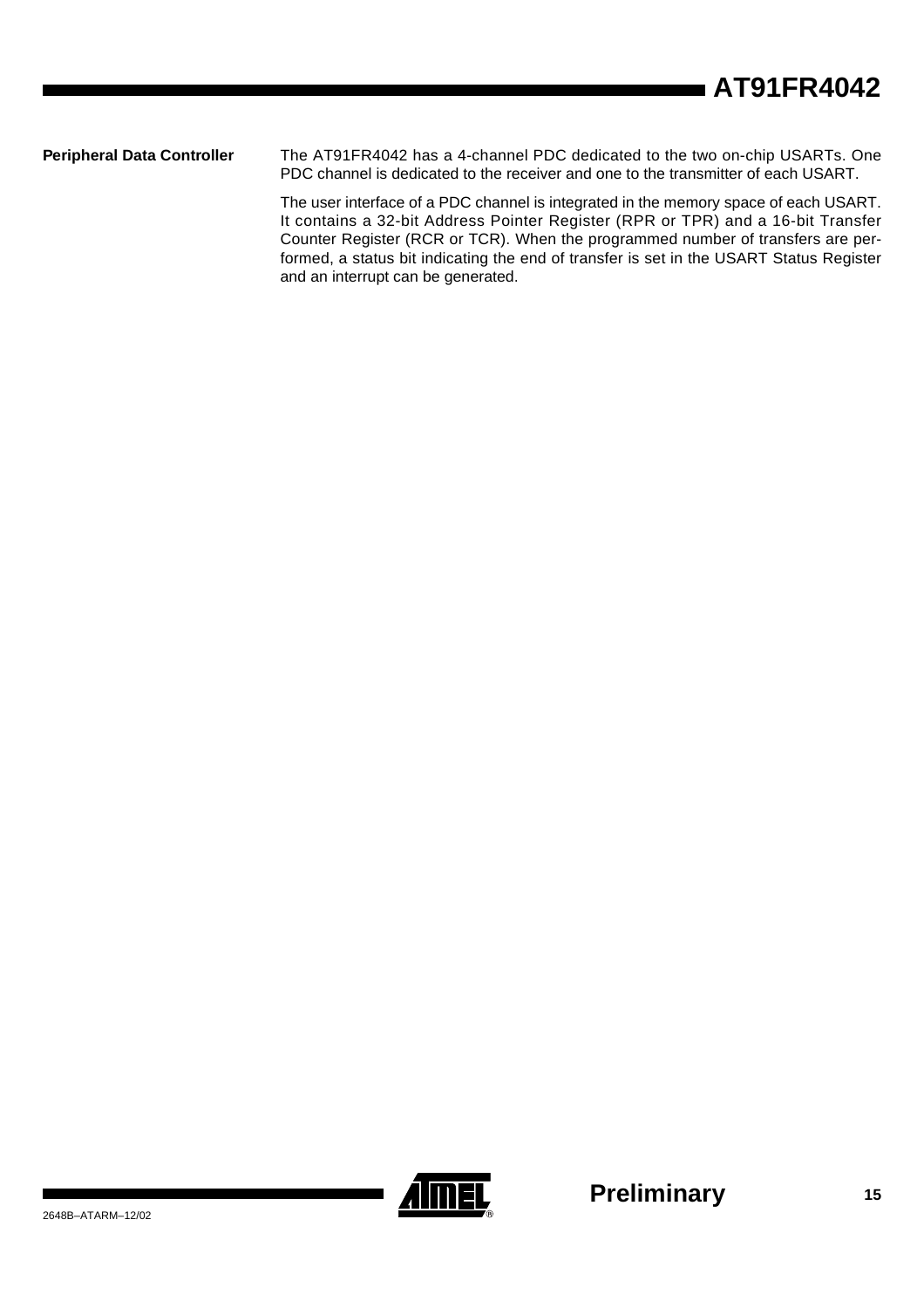

# **System Peripherals**

| <b>PS: Power-saving</b>                             | The power-saving feature optimizes power consumption, enabling the software to stop<br>the ARM7TDMI clock (idle mode), restarting it when the module receives an interrupt (or<br>reset). It also enables on-chip peripheral clocks to be enabled and disabled individually,<br>matching power consumption and application needs.                                                                                                                                                                                                   |
|-----------------------------------------------------|-------------------------------------------------------------------------------------------------------------------------------------------------------------------------------------------------------------------------------------------------------------------------------------------------------------------------------------------------------------------------------------------------------------------------------------------------------------------------------------------------------------------------------------|
| <b>AIC: Advanced Interrupt</b><br><b>Controller</b> | The Advanced Interrupt Controller has an 8-level priority, individually maskable, vec-<br>tored interrupt controller, and drives the NIRQ and NFIQ pins of the ARM7TDMI from:<br>The external fast interrupt line (FIQ)<br>٠<br>The three external interrupt request lines (IRQ0 - IRQ2)<br>$\bullet$<br>The interrupt signals from the on-chip peripherals<br>$\bullet$<br>The AIC is extensively programmable offering maximum flexibility, and its vectoring fea-<br>tures reduce the real-time overhead in handling interrupts. |
|                                                     | The AIC also features a spurious vector detection feature, which reduces spurious inter-<br>rupt handling to a minimum, and a protect mode that facilitates the debug capabilities.                                                                                                                                                                                                                                                                                                                                                 |
| <b>PIO: Parallel I/O Controller</b>                 | The AT91FR4042 has 32 programmable I/O lines. Six pins are dedicated as general-<br>purpose I/O pins. Other I/O lines are multiplexed with an external signal of a peripheral<br>to optimize the use of available package pins. The PIO controller enables generation of<br>an interrupt on input change and insertion of a simple input glitch filter on any of the PIO<br>pins.                                                                                                                                                   |
| <b>WD: Watchdog</b>                                 | The Watchdog is built around a 16-bit counter and is used to prevent system lock-up if<br>the software becomes trapped in a deadlock. It can generate an internal reset or inter-<br>rupt, or assert an active level on the dedicated pin NWDOVF. All programming registers<br>are password-protected to prevent unintentional programming.                                                                                                                                                                                         |
| <b>SF: Special Function</b>                         | The AT91FR4042 provides registers that implement the following special functions.<br>Chip Identification<br><b>RESET Status</b><br>$\bullet$<br><b>Protect Mode</b><br>٠                                                                                                                                                                                                                                                                                                                                                            |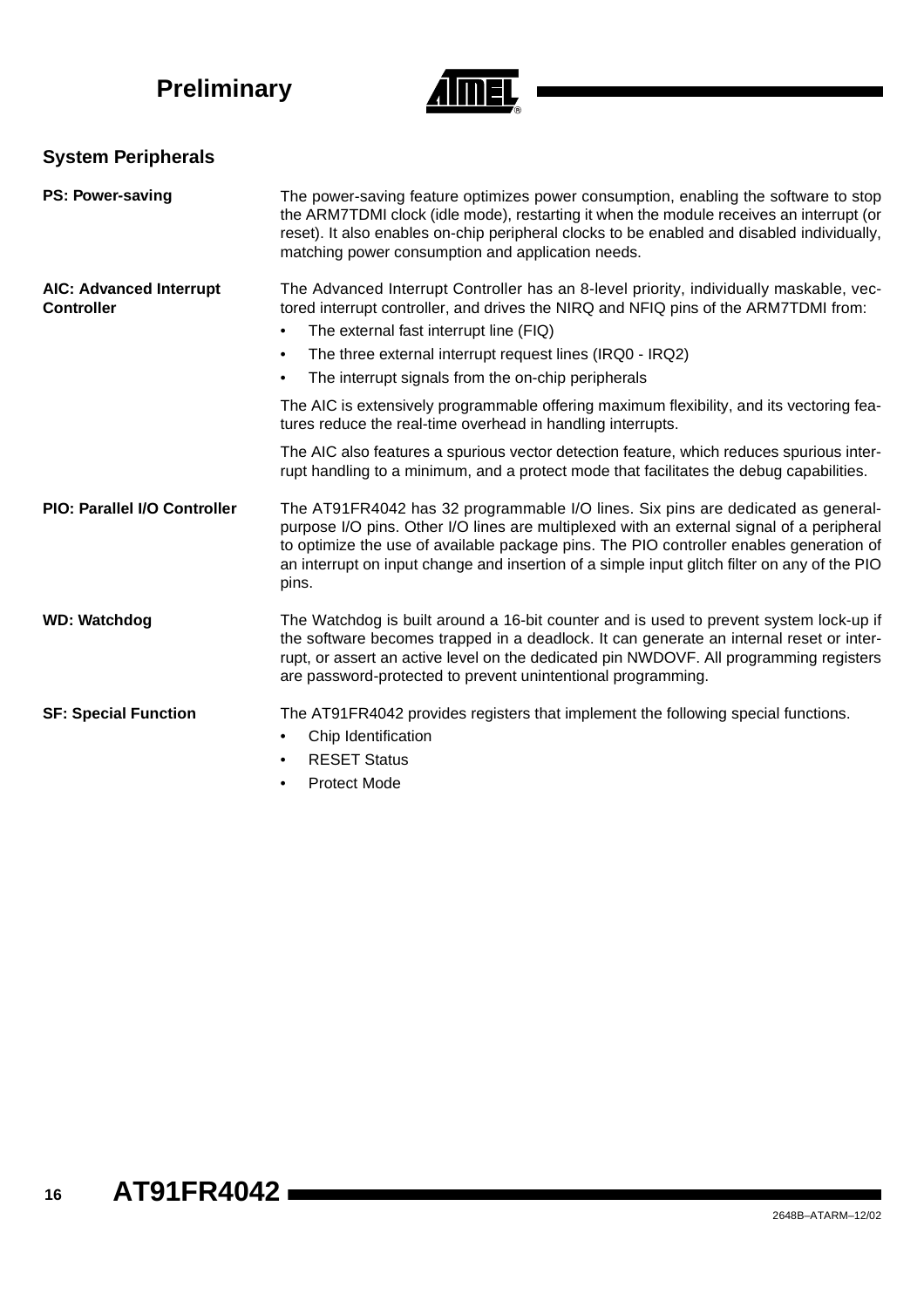### **User Peripherals**

| <b>USART: Universal</b><br>Synchronous/            | The AT91FR4042 provides two identical, full-duplex, universal synchronous/asynchro-<br>nous receiver/transmitters.                                                                                                                                                                                                                        |  |  |  |
|----------------------------------------------------|-------------------------------------------------------------------------------------------------------------------------------------------------------------------------------------------------------------------------------------------------------------------------------------------------------------------------------------------|--|--|--|
| <b>Asynchronous Receiver</b><br><b>Transmitter</b> | Each USART has its own baud rate generator, and two dedicated Peripheral Data Con-<br>troller channels. The data format includes a start bit, up to 8 data bits, an optional<br>programmable parity bit and up to 2 stop bits.                                                                                                            |  |  |  |
|                                                    | The USART also features a Receiver Timeout register, facilitating variable length frame<br>support when it is working with the PDC, and a Time-guard register, used when interfac-<br>ing with slow remote equipment.                                                                                                                     |  |  |  |
| <b>TC: Timer Counter</b>                           | The AT91FR4042 features a Timer Counter block that includes three identical 16-bit<br>timer counter channels. Each channel can be independently programmed to perform a<br>wide range of functions including frequency measurement, event counting, interval mea-<br>surement, pulse generation, delay timing and pulse width modulation. |  |  |  |
|                                                    | The Timer Counter can be used in Capture or Waveform mode, and all three counter<br>channels can be started simultaneously and chained together.                                                                                                                                                                                          |  |  |  |

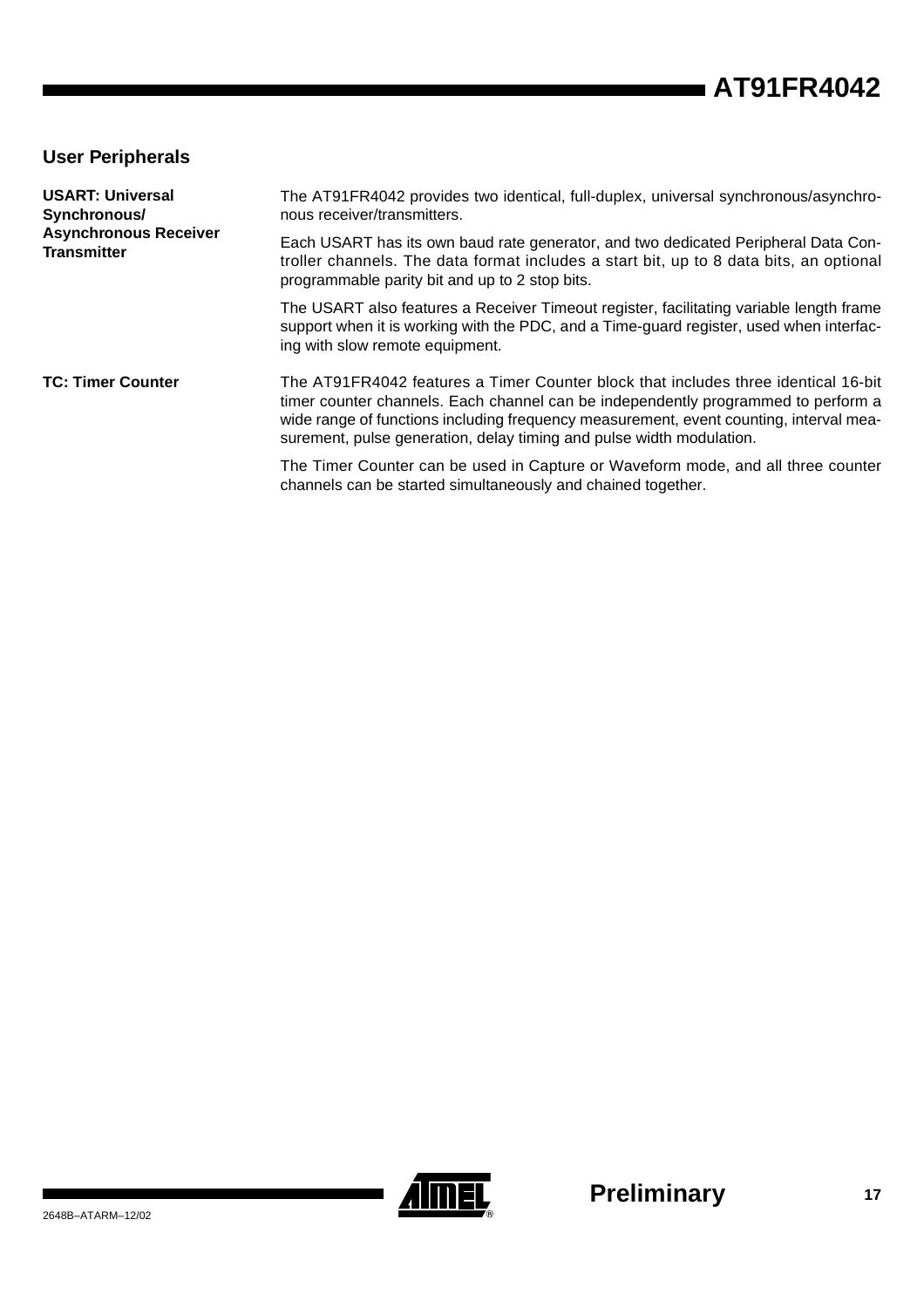

# **Ordering Information**

**Table 4.** Ordering Information

| <b>Ordering Code</b> | Package        | Temperature<br><b>Operating Range</b>                  |
|----------------------|----------------|--------------------------------------------------------|
| AT91FR4042-CI        | <b>BGA 121</b> | Industrial<br>$(-40^{\circ}C \text{ to } 85^{\circ}C)$ |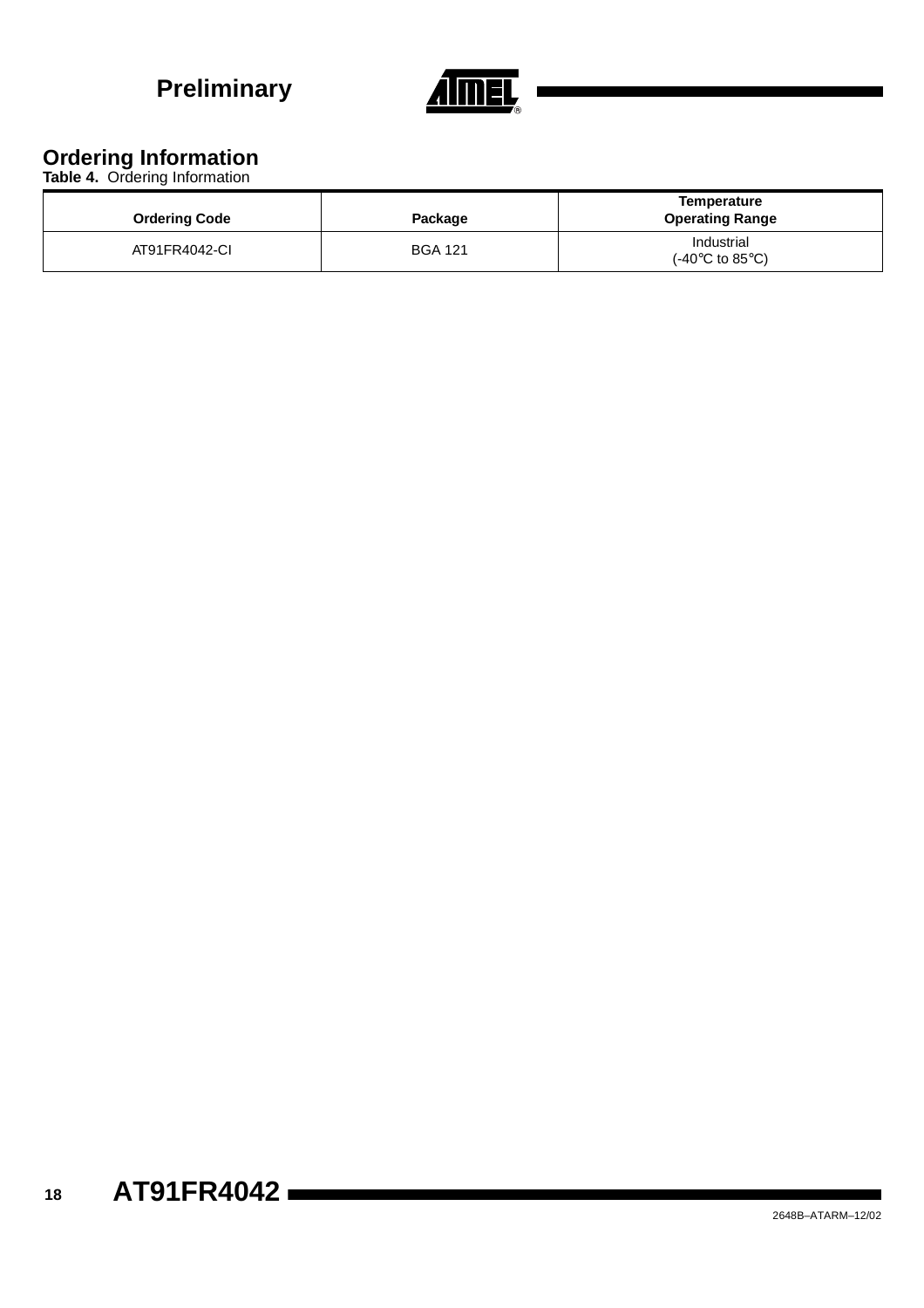# **AT91FR4042**

# **Packaging Information**

**Figure 4.** AT91FR4042 Package



**Table 5.** Thermal Resistance Data

| Symbol               | <b>Parameter</b>                              | <b>Condition</b> | Package | Typ        | <b>Units</b>  |
|----------------------|-----------------------------------------------|------------------|---------|------------|---------------|
| $\theta_{JA}$        | Junction-to-<br>ambient thermal<br>resistance | Still Air        | 121-BGA | <b>TBD</b> | $\degree$ C/W |
| $\theta_{\text{JC}}$ | Junction-to-case<br>thermal resistance        |                  | 121-BGA | <b>TBD</b> |               |

#### **Table 6.** Device and 121-ball BGA Package Maximum Weight

|--|

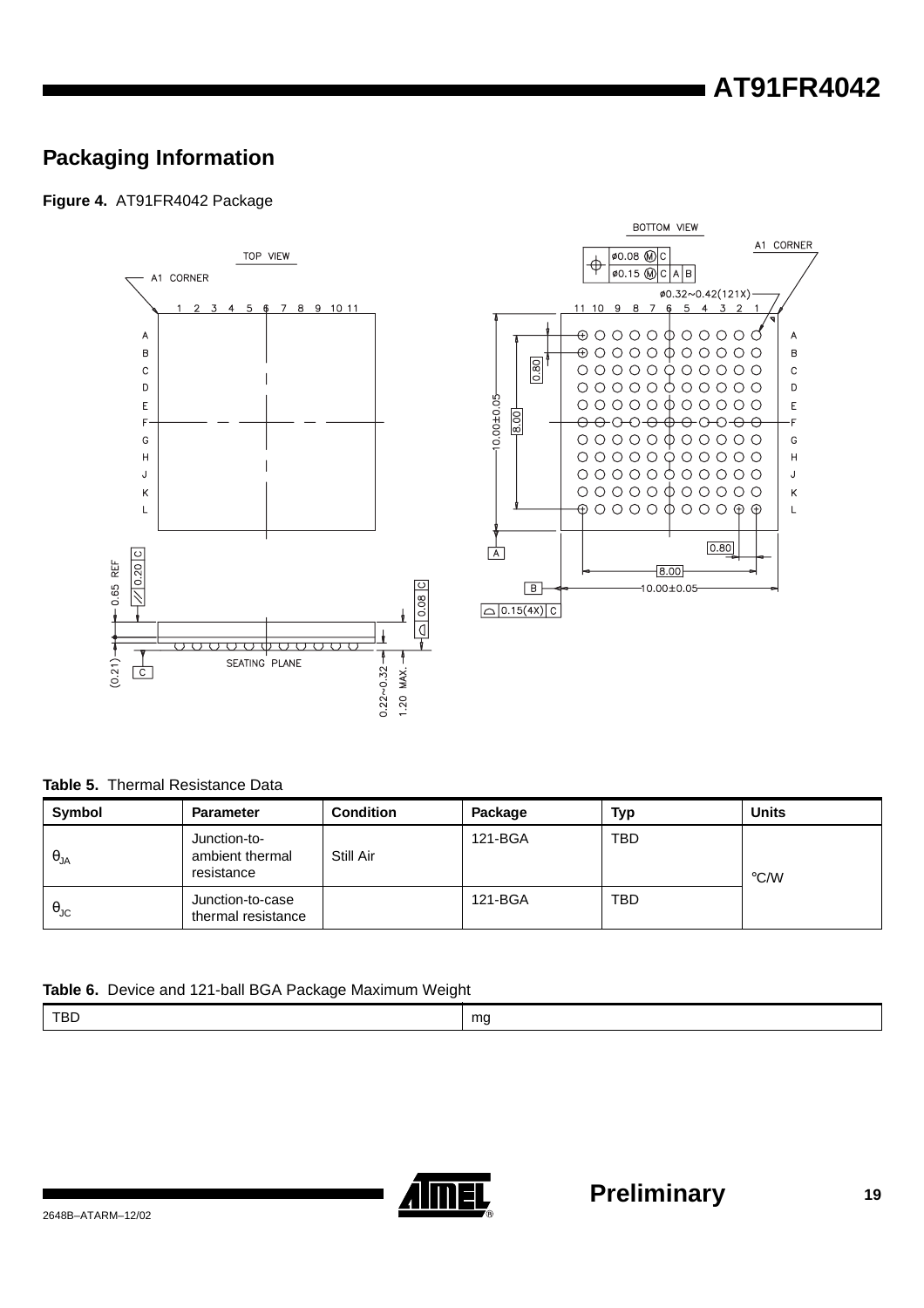

**Soldering Profile** Table 7 gives the recommended soldering profile from J-STD-20.

#### **Table 7.** Soldering Profile

|                                               | <b>Convection or</b><br><b>IR/Convection</b> | <b>VPR</b>                                   |
|-----------------------------------------------|----------------------------------------------|----------------------------------------------|
| Average Ramp-up Rate (183°C to Peak)          | $3^{\circ}$ C/sec. max.                      | $10^{\circ}$ C/sec.                          |
| Preheat Temperature 125°C ±25°C               | 120 sec. max                                 |                                              |
| Temperature Maintained Above 183°C            | 60 sec. to 150 sec.                          |                                              |
| Time within 5°C of Actual Peak<br>Temperature | 10 sec. to 20 sec.                           | $60$ sec.                                    |
| Peak Temperature Range                        | $220 + 5/-0$ °C or<br>$235 + 5/-0$ °C        | 215 to 219 $\degree$ C or<br>$235 + 5/-0$ °C |
| Ramp-down Rate                                | $6^{\circ}$ C/sec.                           | $10^{\circ}$ C/sec.                          |
| Time 25°C to Peak Temperature                 | 6 min. max                                   |                                              |

Small packages may be subject to higher temperatures if they are reflowed in boards with larger components. In this case, small packages may have to withstand temperatures of up to 235°C, not 220°C (IR reflow).

Recommended package reflow conditions depend on package thickness and volume. See Table 8.

| <b>Parameter</b>     | <b>Temperature</b>              |
|----------------------|---------------------------------|
| Convection           | $220 + 5/-0$ °C                 |
| <b>VPR</b>           | 215 to 219 $\mathrm{^{\circ}C}$ |
| <b>IR/Convection</b> | $220 + 5/-0$ °C                 |

Table 8. Recommended Package Reflow Conditions (1, 2, 3)

Notes: 1. The packages are qualified by Atmel by using IR reflow conditions, not convection or VPR.

- 2. By default, the package level 1 is qualified at 220°C (unless 235°C is stipulated).
- 3. The body temperature is the most important parameter but other profile parameters such as total exposure time to hot temperature or heating rate may also influence component reliability.

A maximum of three reflow passes is allowed per component.